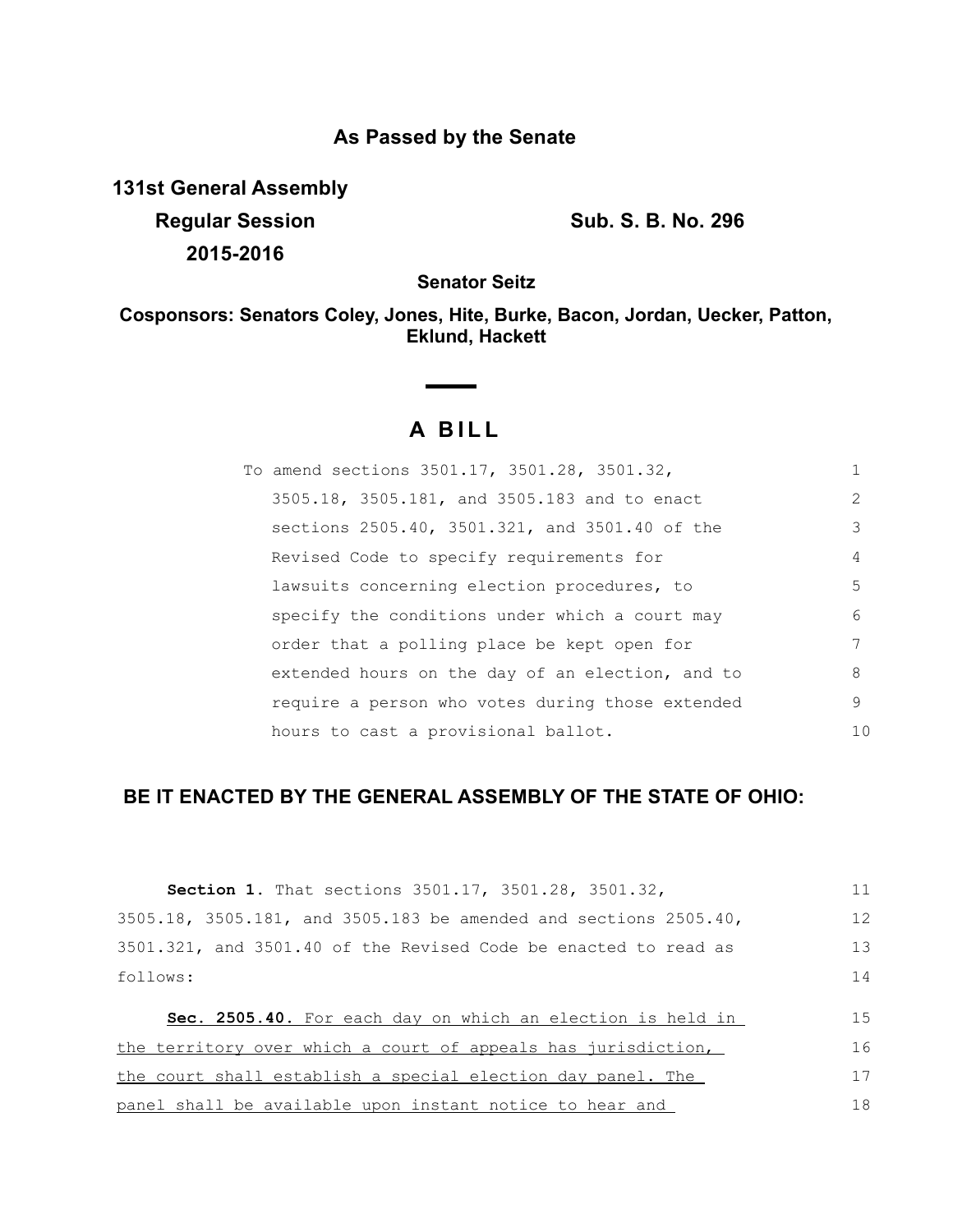determine on that day any appeal filed with it under division (C)(1) of section 3501.321 of the Revised Code. **Sec. 3501.17.** (A) The expenses of the board of elections shall be paid from the county treasury, in pursuance of appropriations by the board of county commissioners, in the same manner as other county expenses are paid. If the board of county commissioners fails to appropriate an amount sufficient to provide for the necessary and proper expenses of the board of elections pertaining to the conduct of elections, the board of elections may apply to the court of common pleas within the county, which shall fix the amount necessary to be appropriated and the amount shall be appropriated. Payments shall be made upon vouchers of the board of elections certified to by its chairperson or acting chairperson and the director or deputy director, upon warrants of the county auditor. The board of elections shall not incur any obligation involving the expenditure of money unless there are moneys sufficient in the funds appropriated therefor to meet the obligation. If the board of elections requests a transfer of funds from one of its appropriation items to another, the board of county commissioners shall adopt a resolution providing for the transfer except as otherwise provided in section 5705.40 of the Revised Code. The expenses of the board of elections shall be apportioned among the county and the various subdivisions as provided in this section, and the amount chargeable to each subdivision shall be paid as provided in division (J) of this section or withheld by the county auditor from the moneys payable thereto at the time of the next tax settlement. At the 19 20 21 22 23 24 25 26 27 28 29 30 31 32 33 34 35 36 37 38 39 40 41 42 43 44 45 46

time of submitting budget estimates in each year, the board of elections shall submit to the taxing authority of each subdivision, upon the request of the subdivision, an estimate of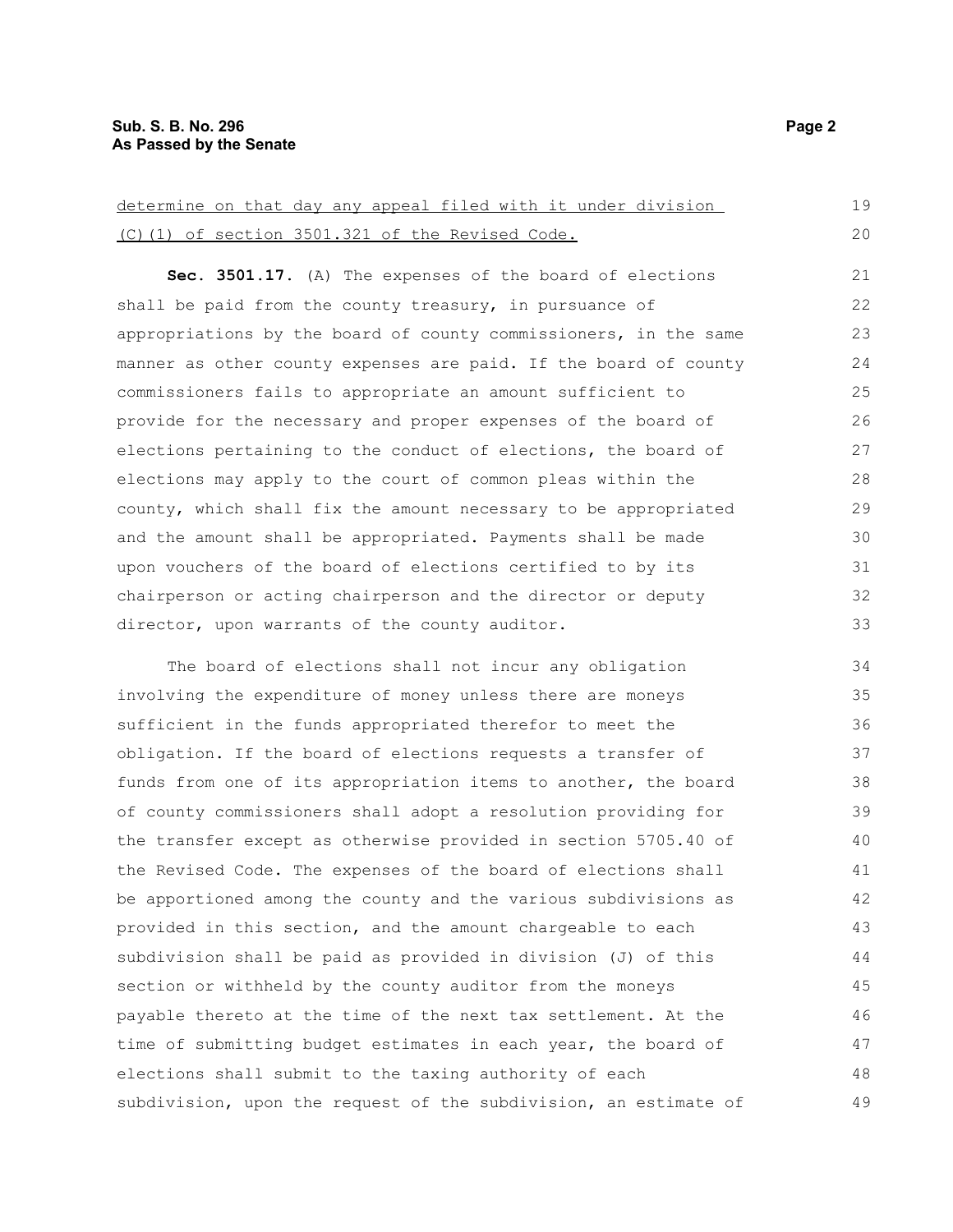# **Sub. S. B. No. 296 Page 3 As Passed by the Senate**

the amount to be paid or withheld from the subdivision during the current or next fiscal year.

A board of township trustees may, by resolution, request that the county auditor withhold expenses charged to the township from a specified township fund that is to be credited with revenue at a tax settlement. The resolution shall specify the tax levy ballot issue, the date of the election on the levy issue, and the township fund from which the expenses the board of elections incurs related to that ballot issue shall be withheld.

(B) Except as otherwise provided in division (F) of this section, the compensation of the members of the board of elections and of the director, deputy director, and regular employees in the board's offices, other than compensation for overtime worked; the expenditures for the rental, furnishing, and equipping of the office of the board and for the necessary office supplies for the use of the board; the expenditures for the acquisition, repair, care, and custody of the polling places, booths, guardrails, and other equipment for polling places; the cost of tally sheets, maps, flags, ballot boxes, and all other permanent records and equipment; the cost of all elections held in and for the state and county; and all other expenses of the board which are not chargeable to a political subdivision in accordance with this section shall be paid in the same manner as other county expenses are paid. 60 61 62 63 64 65 66 67 68 69 70 71 72 73 74

(C) The compensation of precinct election officials and intermittent employees in the board's offices; the cost of renting, moving, heating, and lighting polling places and of placing and removing ballot boxes and other fixtures and equipment thereof, including voting machines, marking devices, 75 76 77 78 79

50 51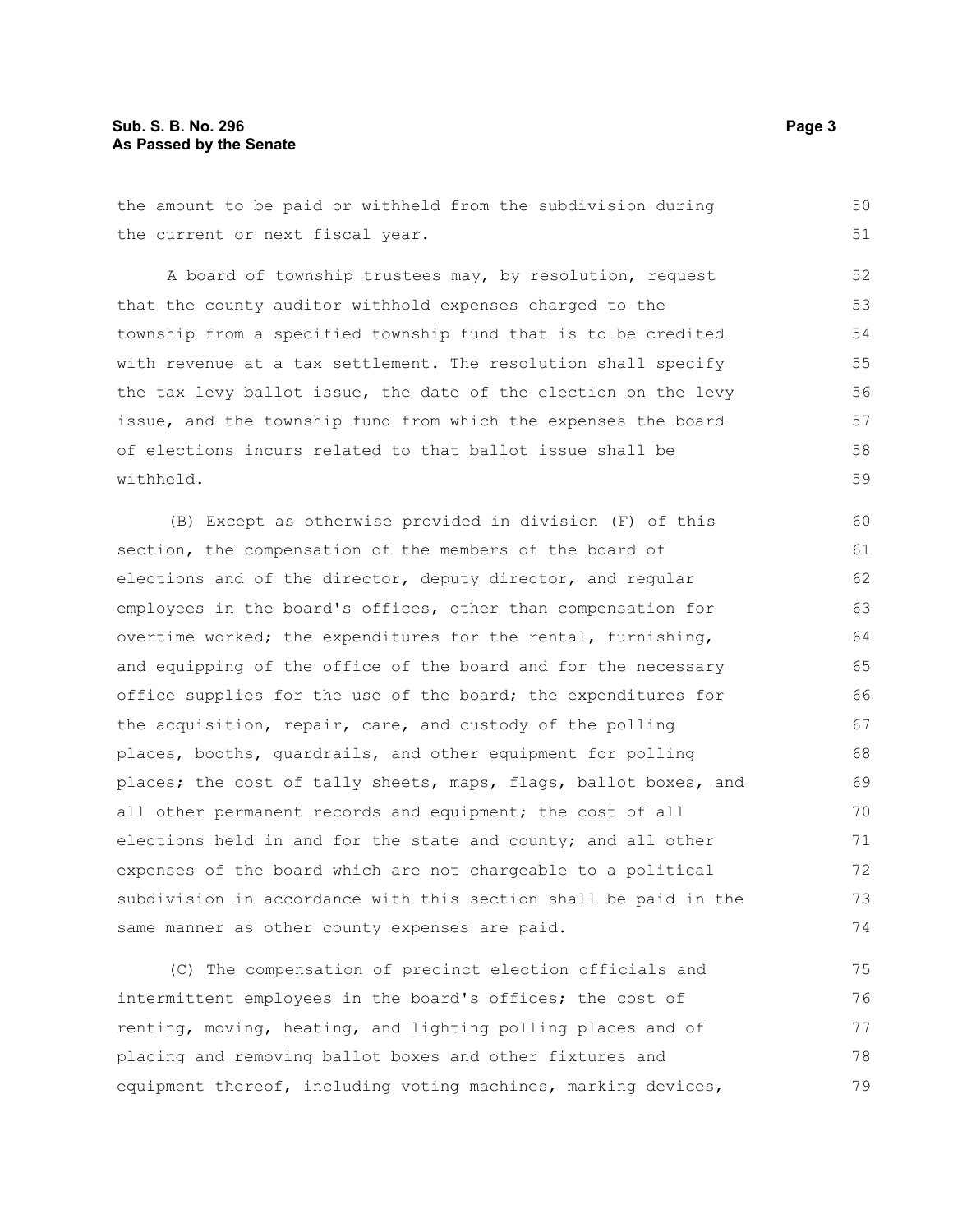## **Sub. S. B. No. 296 Page 4 As Passed by the Senate**

and automatic tabulating equipment; the cost of printing and delivering ballots, cards of instructions, registration lists required under section 3503.23 of the Revised Code, and other election supplies, including the supplies required to comply with division (H) of section 3506.01 of the Revised Code; the cost of contractors engaged by the board to prepare, program, test, and operate voting machines, marking devices, and automatic tabulating equipment; and all other expenses of conducting primaries and elections in the odd-numbered years shall be charged to the subdivisions in and for which such primaries or elections are held. The charge for each primary or general election in odd-numbered years for each subdivision shall be determined in the following manner: first, the total cost of all chargeable items used in conducting such elections shall be ascertained; second, the total charge shall be divided by the number of precincts participating in such election, in order to fix the cost per precinct; third, the cost per precinct shall be prorated by the board of elections to the subdivisions conducting elections for the nomination or election of offices in such precinct; fourth, the total cost for each subdivision shall be determined by adding the charges prorated to it in each precinct within the subdivision. 80 81 82 83 84 85 86 87 88 89 90 91 92 93 94 95 96 97 98 99 100 101

(D) The entire cost of special elections held on a day other than the day of a primary or general election, both in odd-numbered or in even-numbered years, shall be charged to the subdivision. Where a special election is held on the same day as a primary or general election in an even-numbered year, the subdivision submitting the special election shall be charged only for the cost of ballots and advertising. Where a special election is held on the same day as a primary or general election in an odd-numbered year, the subdivision submitting the 102 103 104 105 106 107 108 109 110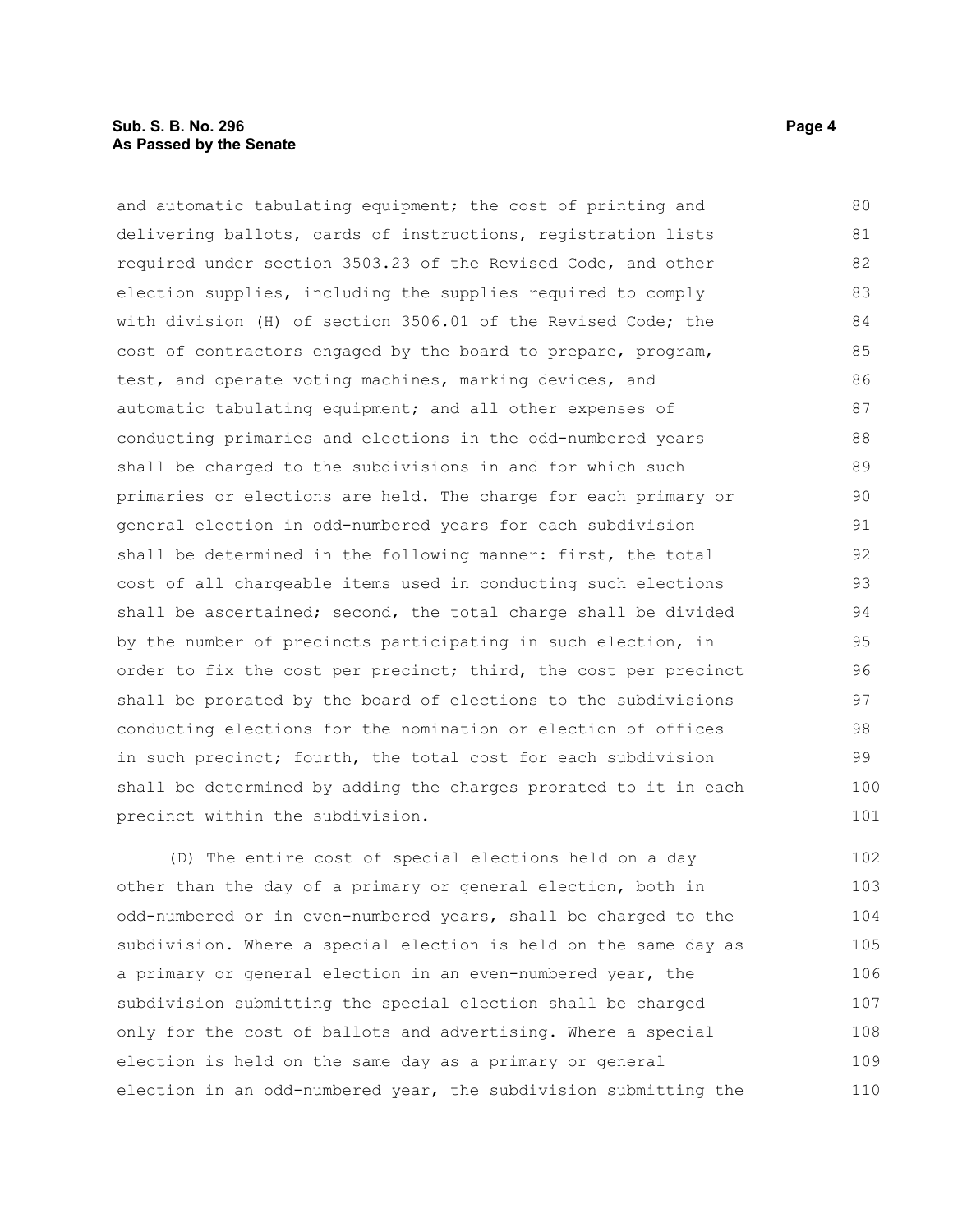# **Sub. S. B. No. 296 Page 5 As Passed by the Senate**

special election shall be charged for the cost of ballots and advertising for such special election, in addition to the charges prorated to such subdivision for the election or nomination of candidates in each precinct within the subdivision, as set forth in the preceding paragraph. 111 112 113 114 115

(E) Where a special election is held on the day specified by division (E) of section 3501.01 of the Revised Code for the holding of a primary election, for the purpose of submitting to the voters of the state constitutional amendments proposed by the general assembly, and a subdivision conducts a special election on the same day, the entire cost of the special election shall be divided proportionally between the state and the subdivision based upon a ratio determined by the number of issues placed on the ballot by each, except as otherwise provided in division (G) of this section. Such proportional division of cost shall be made only to the extent funds are available for such purpose from amounts appropriated by the general assembly to the secretary of state. If a primary election is also being conducted in the subdivision, the costs shall be apportioned as otherwise provided in this section. 116 117 118 119 120 121 122 123 124 125 126 127 128 129 130

(F) When a precinct is open during a general, primary, or special election solely for the purpose of submitting to the voters a statewide ballot issue, the state shall bear the entire cost of the election in that precinct and shall reimburse the county for all expenses incurred in opening the precinct. 131 132 133 134 135

(G)(1) The state shall bear the entire cost of advertising in newspapers statewide ballot issues, explanations of those issues, and arguments for or against those issues, as required by Section 1g of Article II and Section 1 of Article XVI, Ohio Constitution, and any other section of law. Appropriations made 136 137 138 139 140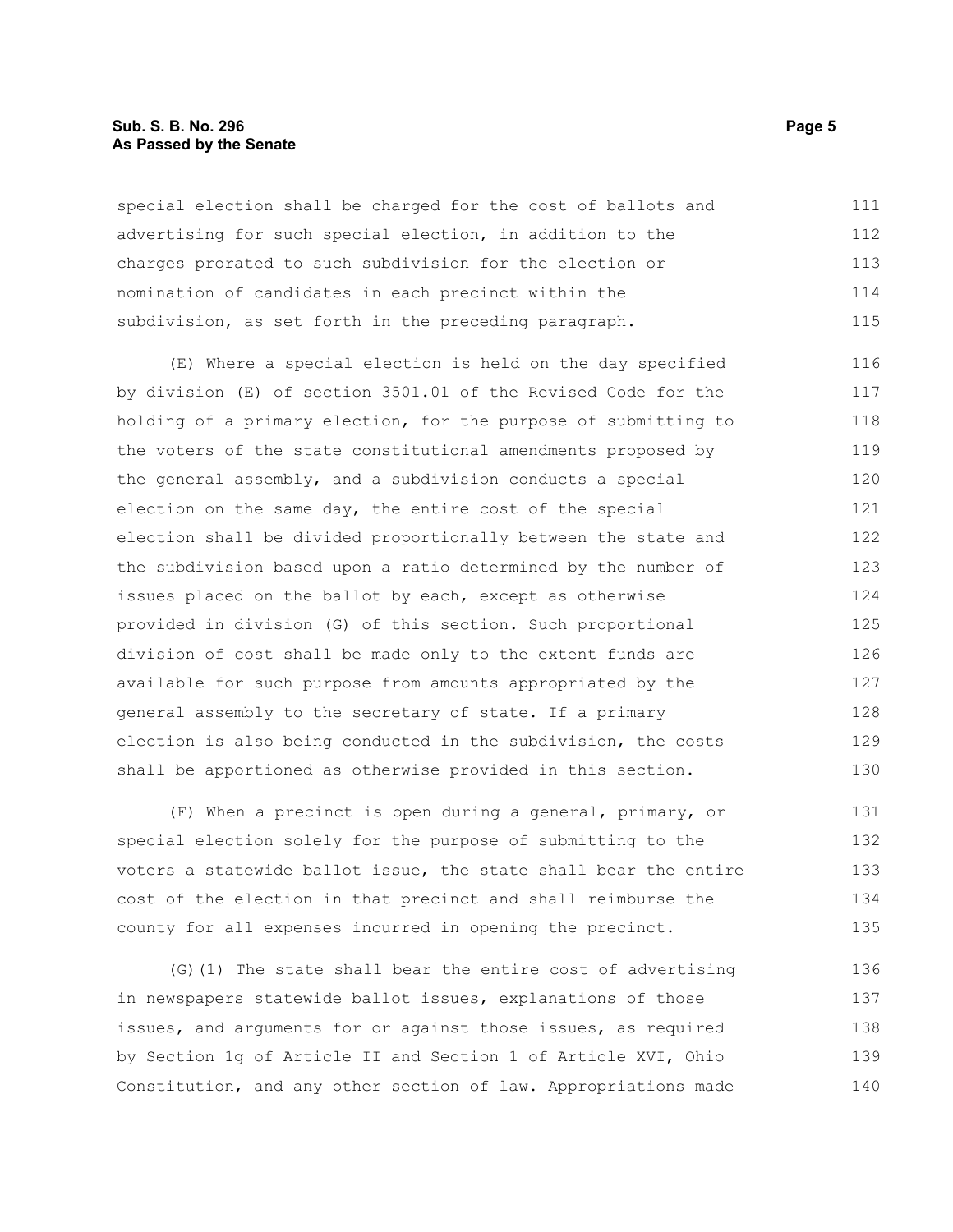## **Sub. S. B. No. 296 Page 6 As Passed by the Senate**

to the controlling board shall be used to reimburse the secretary of state for all expenses the secretary of state incurs for such advertising under division (G) of section 3505.062 of the Revised Code. 141 142 143 144

(2) There is hereby created in the state treasury the statewide ballot advertising fund. The fund shall receive transfers approved by the controlling board, and shall be used by the secretary of state to pay the costs of advertising state ballot issues as required under division (G)(1) of this section. Any such transfers may be requested from and approved by the controlling board prior to placing the advertising, in order to facilitate timely provision of the required advertising. 145 146 147 148 149 150 151 152

(H) The cost of renting, heating, and lighting registration places; the cost of the necessary books, forms, and supplies for the conduct of registration; and the cost of printing and posting precinct registration lists shall be charged to the subdivision in which such registration is held. 153 154 155 156 157

(I) At the request of a majority of the members of the board of elections, the board of county commissioners may, by resolution, establish an elections revenue fund. Except as otherwise provided in this division, the purpose of the fund shall be to accumulate revenue withheld by or paid to the county under this section for the payment of any expense related to the duties of the board of elections specified in section 3501.11 of the Revised Code, upon approval of a majority of the members of the board of elections. The fund shall not accumulate any revenue withheld by or paid to the county under this section for the compensation of the members of the board of elections or of the director, deputy director, or other regular employees in the board's offices, other than compensation for overtime worked. 158 159 160 161 162 163 164 165 166 167 168 169 170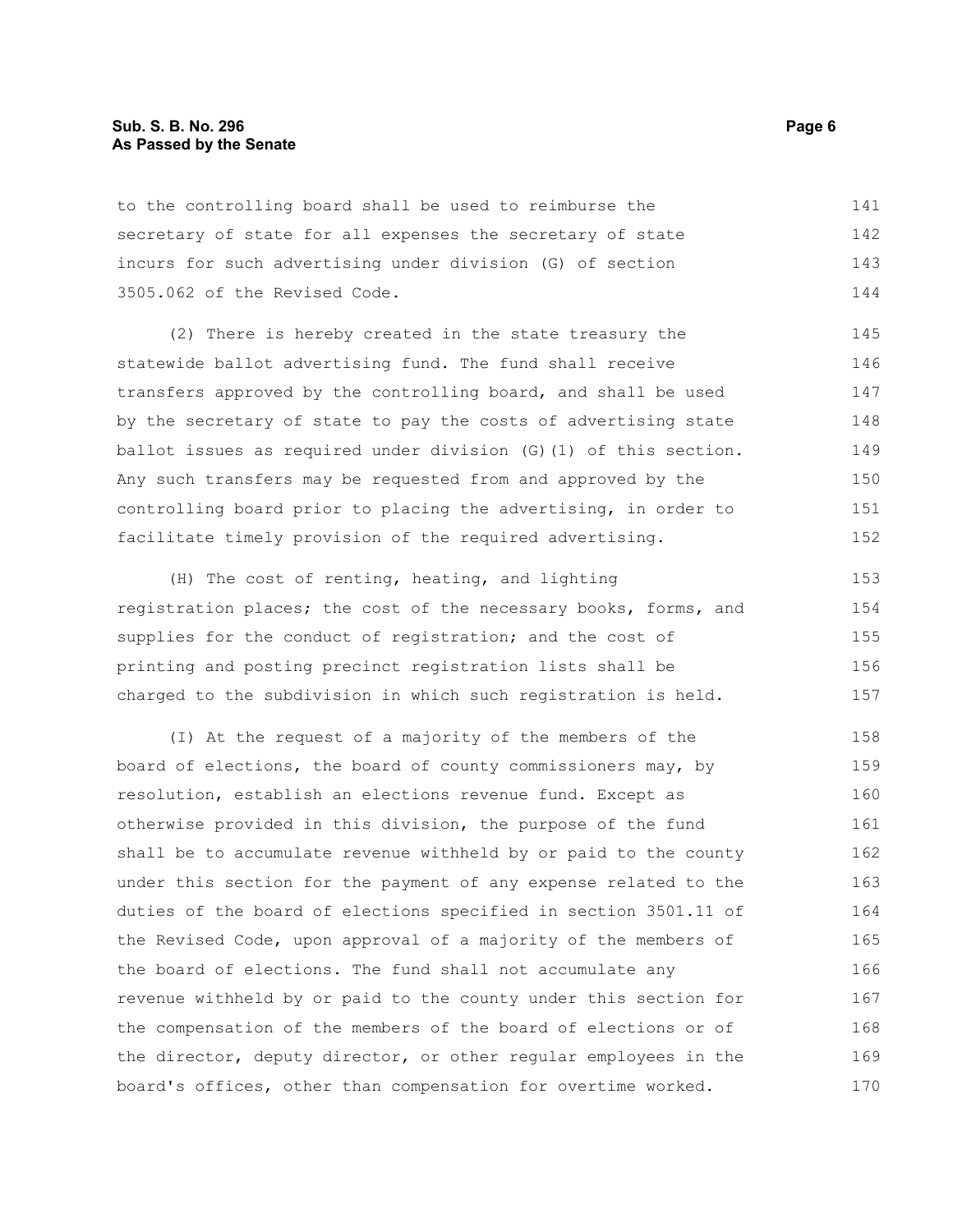# **Sub. S. B. No. 296 Page 7 As Passed by the Senate**

Notwithstanding sections 5705.14, 5705.15, and 5705.16 of the Revised Code, the board of county commissioners may, by resolution, transfer money to the elections revenue fund from any other fund of the political subdivision from which such payments lawfully may be made. Following an affirmative vote of a majority of the members of the board of elections, the board of county commissioners may, by resolution, rescind an elections revenue fund established under this division. If an elections revenue fund is rescinded, money that has accumulated in the fund shall be transferred to the county general fund. 171 172 173 174 175 176 177 178 179 180

(J)(1) Not less than fifteen business days before the deadline for submitting a question or issue for placement on the ballot at a special election, the board of elections shall prepare and file with the board of county commissioners and the office of the secretary of state the estimated cost, based on the factors enumerated in this section, for preparing for and conducting an election on one question or issue, one nomination for office, or one election to office in each precinct in the county at that special election and shall divide that cost by the number of registered voters in the county. 181 182 183 184 185 186 187 188 189 190

(2) The board of elections shall provide to a political subdivision seeking to submit a question or issue, a nomination for office, or an election to office for placement on the ballot at a special election with the estimated cost for preparing for and conducting that election, which shall be calculated either by multiplying the number of registered voters in the political subdivision with the cost calculated under division  $(J)$  (1) of this section or by multiplying the cost per precinct with the number or precincts in the political subdivision. A political subdivision submitting a question or issue, a nomination for office, or an election to office for placement on the ballot at 191 192 193 194 195 196 197 198 199 200 201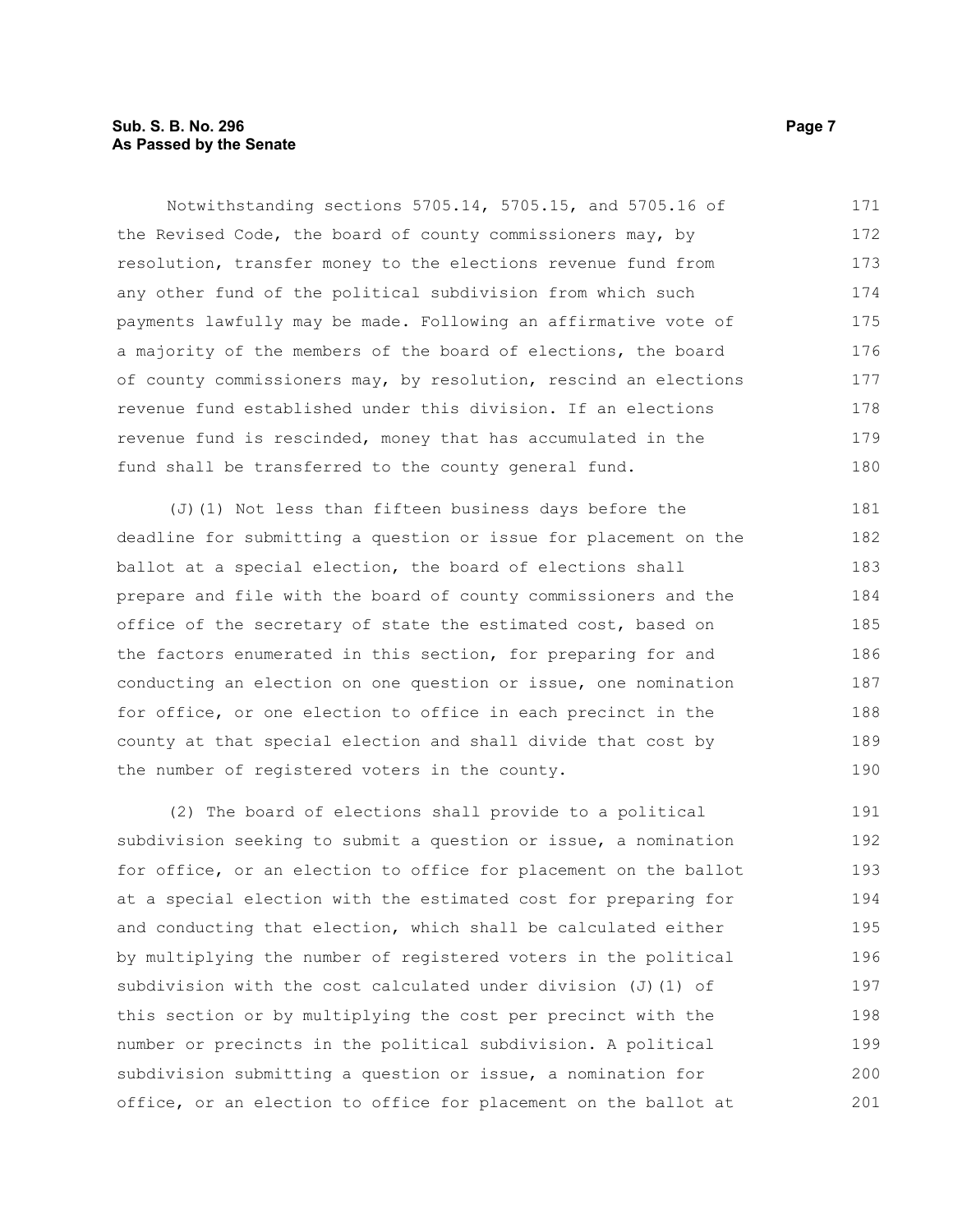#### **Sub. S. B. No. 296 Page 8 As Passed by the Senate**

that special election shall pay to the county elections revenue fund sixty-five per cent of the estimated cost of the election not less than ten business days after the deadline for submitting a question or issue for placement on the ballot for that special election. 202 203 204 205 206

(3) Not later than sixty days after the date of a special election, the board of elections shall provide to each political subdivision the true and accurate cost for the question or issue, nomination for office, or election to office that the subdivision submitted to the voters on the special election ballots. If the board of elections determines that a subdivision paid less for the cost of preparing and conducting a special election under division (J)(2) of this section than the actual cost calculated under this division, the subdivision shall remit to the county elections revenue fund the difference between the payment made under division (J)(2) of this section and the final cost calculated under this division within thirty days after being notified of the final cost. If the board of elections determines that a subdivision paid more for the cost of preparing and conducting a special election under division (J) (2) of this section than the actual cost calculated under this division, the board of elections promptly shall notify the board of county commissioners of that difference. The board of county commissioners shall remit from the county elections revenue fund to the political subdivision the difference between the payment made under division (J)(2) of this section and the final cost calculated under this division within thirty days after receiving that notification. 207 208 209 210 211 212 213 214 215 216 217 218 219 220 221 222 223 224 225 226 227 228 229

(K)(1) Prior to the day of an election, the board of elections shall prepare and file with the office of the secretary of state an estimate of the hourly cost of keeping a 230 231 232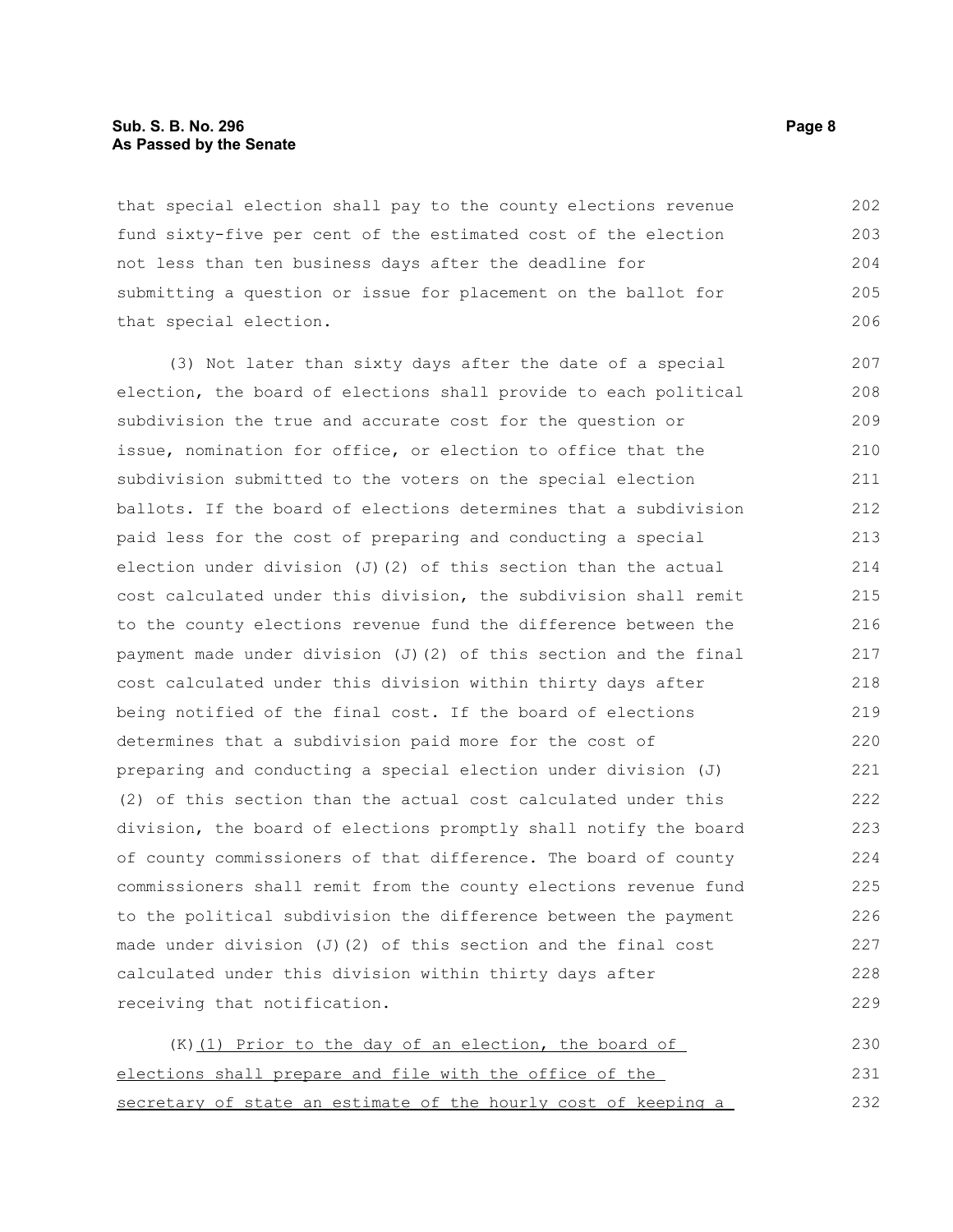| polling place in the county open after the time for the closing       | 233 |
|-----------------------------------------------------------------------|-----|
| of the polls pursuant to a court order issued under section           | 234 |
| 3501.321 of the Revised Code. The estimate shall include the          | 235 |
| cost of compensating the precinct election officials who are          | 236 |
| assigned to a polling place at the rate specified in division         | 237 |
| (H) of section 3501.28 of the Revised Code. The secretary of          | 238 |
| state shall make the estimate available on the secretary of           | 239 |
| state's official web site not later than the time for the             | 240 |
| opening of the polls on the day of the election.                      | 241 |
| (2) Upon receiving a payment under division (D) (3) of                | 242 |
| section 3501.321 of the Revised Code to pay the cost of               | 243 |
| complying with a court order issued under that section, the           | 244 |
| board of elections shall calculate the portion paid by the            | 245 |
| state, the county, and each political subdivision, as                 | 246 |
| applicable, of the total cost incurred as a result of keeping         | 247 |
| <u>the relevant polling places open under the terms of the order.</u> | 248 |
| <u>The board then shall refund to the state, the county, and each</u> | 249 |
| political subdivision the amount it paid toward the total cost.       | 250 |
| If the payment received under division (D) (3) of section             | 251 |
| 3501.321 of the Revised Code is less than the total cost, the         | 252 |
| board shall divide the amount of the payment by the total cost,       | 253 |
| multiply the quotient by the amount the state, the county, and        | 254 |
| each political subdivision paid toward the total cost, and pay        | 255 |
| the resulting amount to the state, the county, and each               | 256 |
| political subdivision, as applicable.                                 | 257 |
| (L) As used in this section:                                          | 258 |
| (1) "Political subdivision" and "subdivision" mean any                | 259 |
| board of county commissioners, board of township trustees,            | 260 |
| legislative authority of a municipal corporation, board of            | 261 |
| education, or any other board, commission, district, or               | 262 |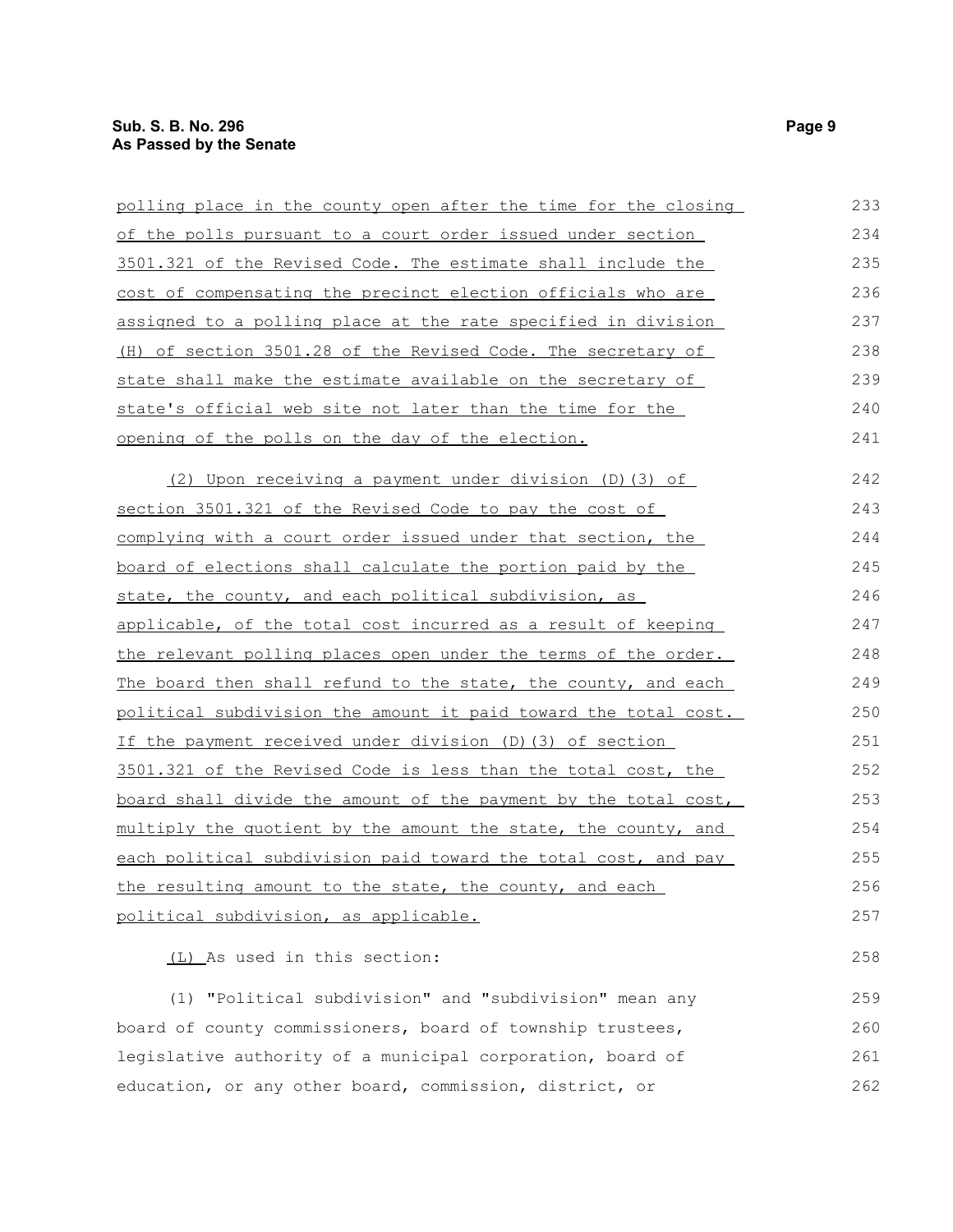authority that is empowered to levy taxes or permitted to receive the proceeds of a tax levy, regardless of whether the entity receives tax settlement moneys as described in division (A) of this section; 263 264 265 266

(2) "Statewide ballot issue" means any ballot issue, whether proposed by the general assembly or by initiative or referendum, that is submitted to the voters throughout the state. 267 268 269 270

**Sec. 3501.28.** (A) As used in this section:

(1) "Fair Labor Standards Act" or "Act" means the "Fair Labor Standards Act of 1938," 52 Stat. 1062, 29 U.S.C.A. 201, as amended.

(2) "Full election day" means the period of time between the opening of the polls and the completion of the procedures contained in section 3501.26 of the Revised Code. 275 276 277

(3) "Services" means services at each general, primary, or special election.

(B) Beginning Except as otherwise provided in division (H) of this section, beginning with calendar year 2004, each precinct election official in a county shall be paid for the official's services at the same hourly rate, which shall be not less than the minimum hourly rate established by the Fair Labor Standards Act and not more than ninety-five dollars per diem. 280 281 282 283 284 285

(C) The secretary of state shall establish, by rule adopted under section 111.15 of the Revised Code, the maximum amount of per diem compensation that may be paid to precinct election officials under this section each time the Fair Labor Standards Act is amended to increase the minimum hourly rate established by the act. Upon learning of such an increase, the 286 287 288 289 290 291

271

272 273 274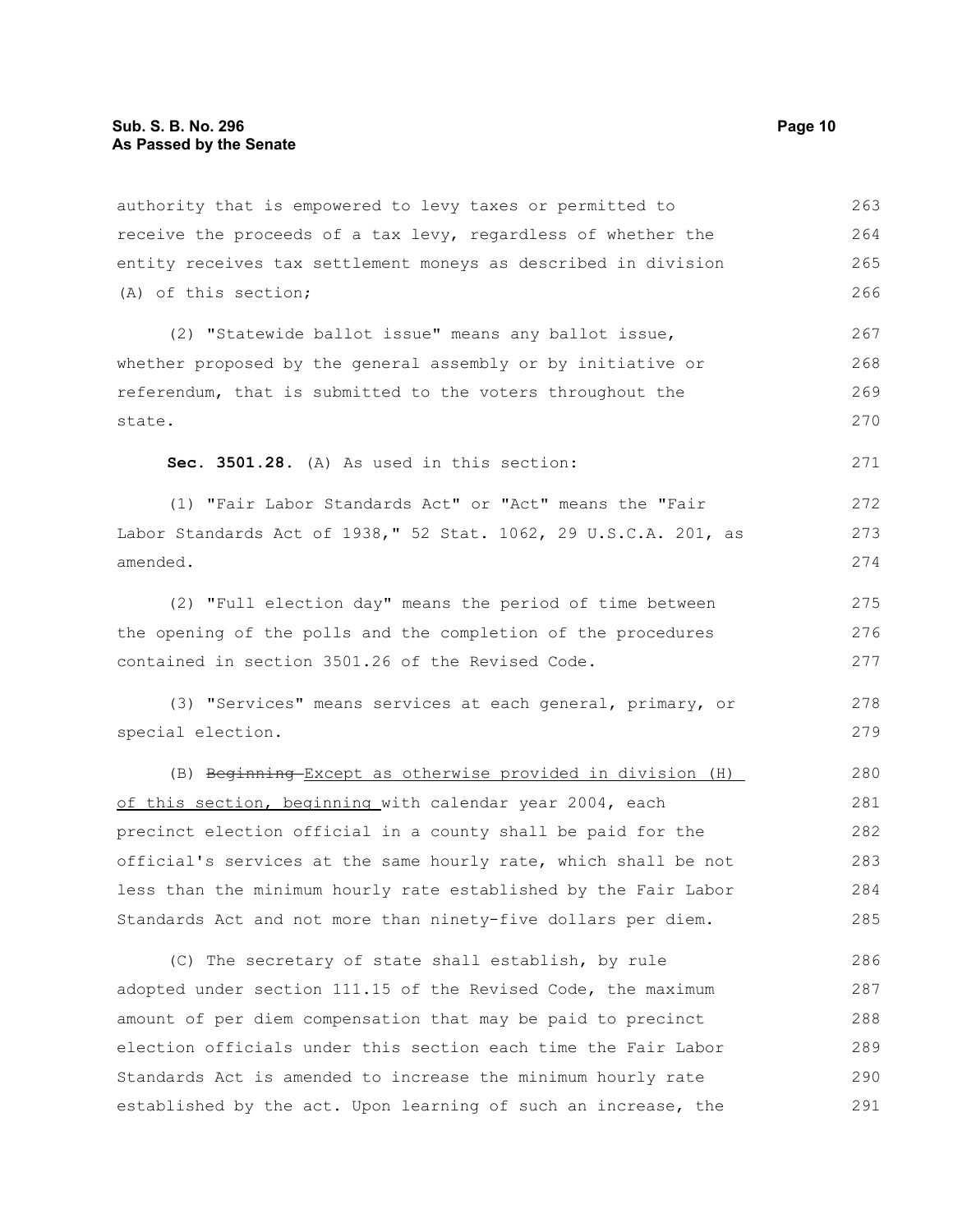### **Sub. S. B. No. 296 Page 11 As Passed by the Senate**

secretary of state shall determine by what percentage the minimum hourly rate has been increased under the act and establish a new maximum amount of per diem compensation that precinct election officials may be paid under this section that is increased by the same percentage that the minimum hourly rate has been increased under the act. 292 293 294 295 296 297

(D)(1)(a) No board of elections shall increase the pay of a precinct election official under this section during a calendar year unless the board has given written notice of the proposed increase to the board of county commissioners not later than the first day of October of the preceding calendar year. 298 299 300 301 302

(b) Except as otherwise provided in division (D)(2) of this section, a board of elections may increase the pay of a precinct election official during a calendar year by up to, but not exceeding, nine per cent over the compensation paid to a precinct election official in the county where the board is located during the previous calendar year, if the compensation so paid during the previous calendar year was eighty-five dollars or less per diem.

(c) Except as otherwise provided in division (D)(2) of this section, a board of elections may increase the pay of a precinct election official during a calendar year by up to, but not exceeding, four and one-half per cent over the compensation paid to a precinct election official in the county where the board is located during the previous calendar year, if the compensation so paid during the previous calendar year was more than eighty-five but less than ninety-five dollars per diem. 311 312 313 314 315 316 317 318

(2) The board of county commissioners may review and comment upon a proposed increase and may enter into a written agreement with a board of elections to permit an increase in the 319 320 321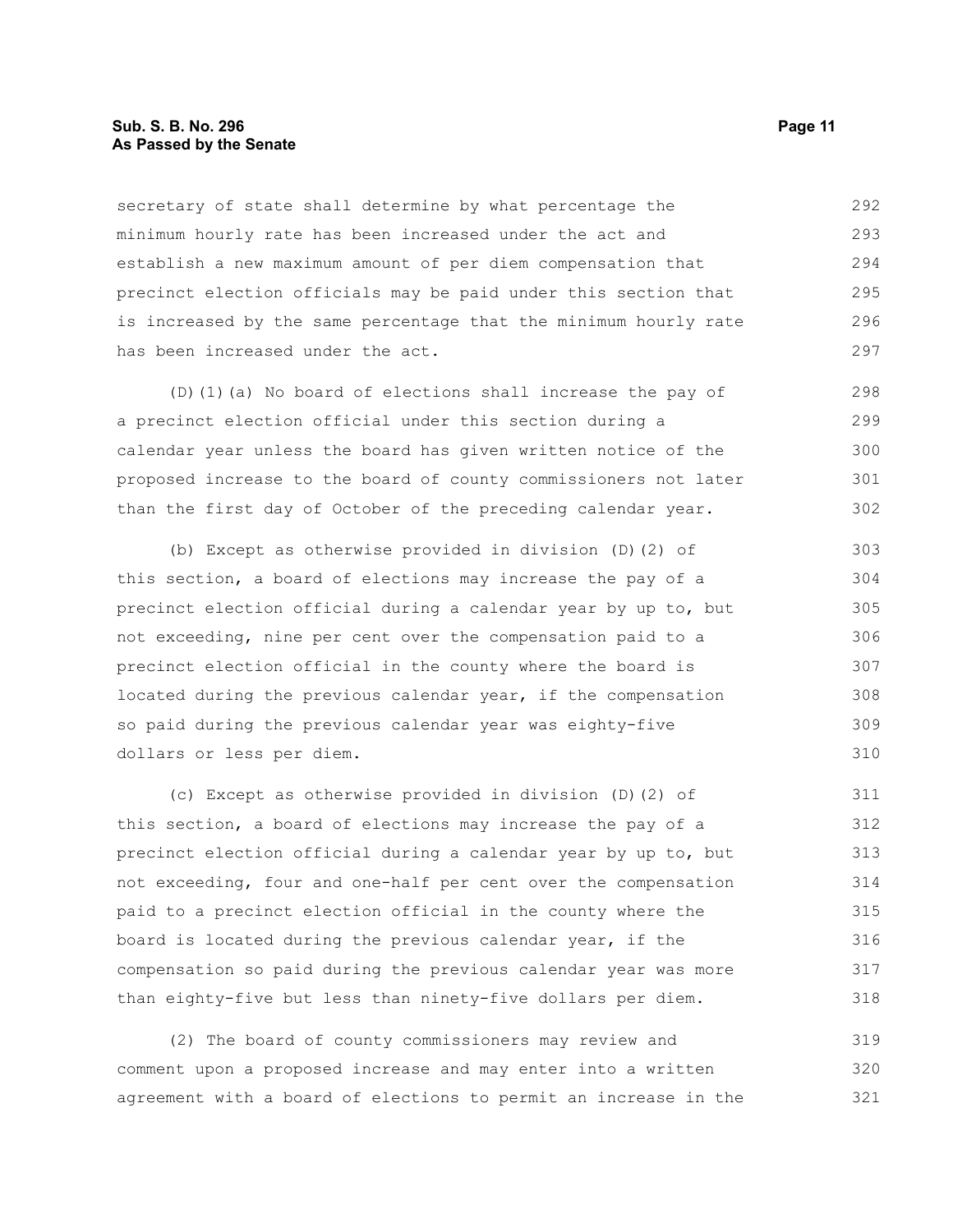compensation paid to precinct election officials for their services during a calendar year that is greater than the applicable percentage limitation described in division  $(E)$  (1)(b) or (c) of this section. 322 323 324 325

(E) No Except as otherwise provided in division (H) of this section, no precinct election official who works less than the full election day shall be paid the maximum amount allowed under this section or the maximum amount as set by the board of elections, whichever is less.

(F)(1) Except as otherwise provided in divisions (F)(4) to (6) of this section, any employee of the state or of any political subdivision of the state may serve as a precinct election official on the day of an election without loss of the employee's regular compensation for that day as follows: 331 332 333 334 335

(a) For employees of a county office, department, commission, board, or other entity, or of a court of common pleas, county court, or county-operated municipal court, as defined in section 1901.03 of the Revised Code, the employee's appointing authority may permit leave with pay for this service in accordance with a resolution setting forth the terms and conditions for that leave passed by the board of county commissioners. 336 337 338 339 340 341 342 343

(b) For all other employees of a political subdivision of the state, leave with pay for this service shall be subject to the terms and conditions set forth in an ordinance or a resolution passed by the legislative authority of the applicable political subdivision. 344 345 346 347 348

(c) For state employees, leave with pay for this service shall be subject to the terms and conditions set forth by the 349 350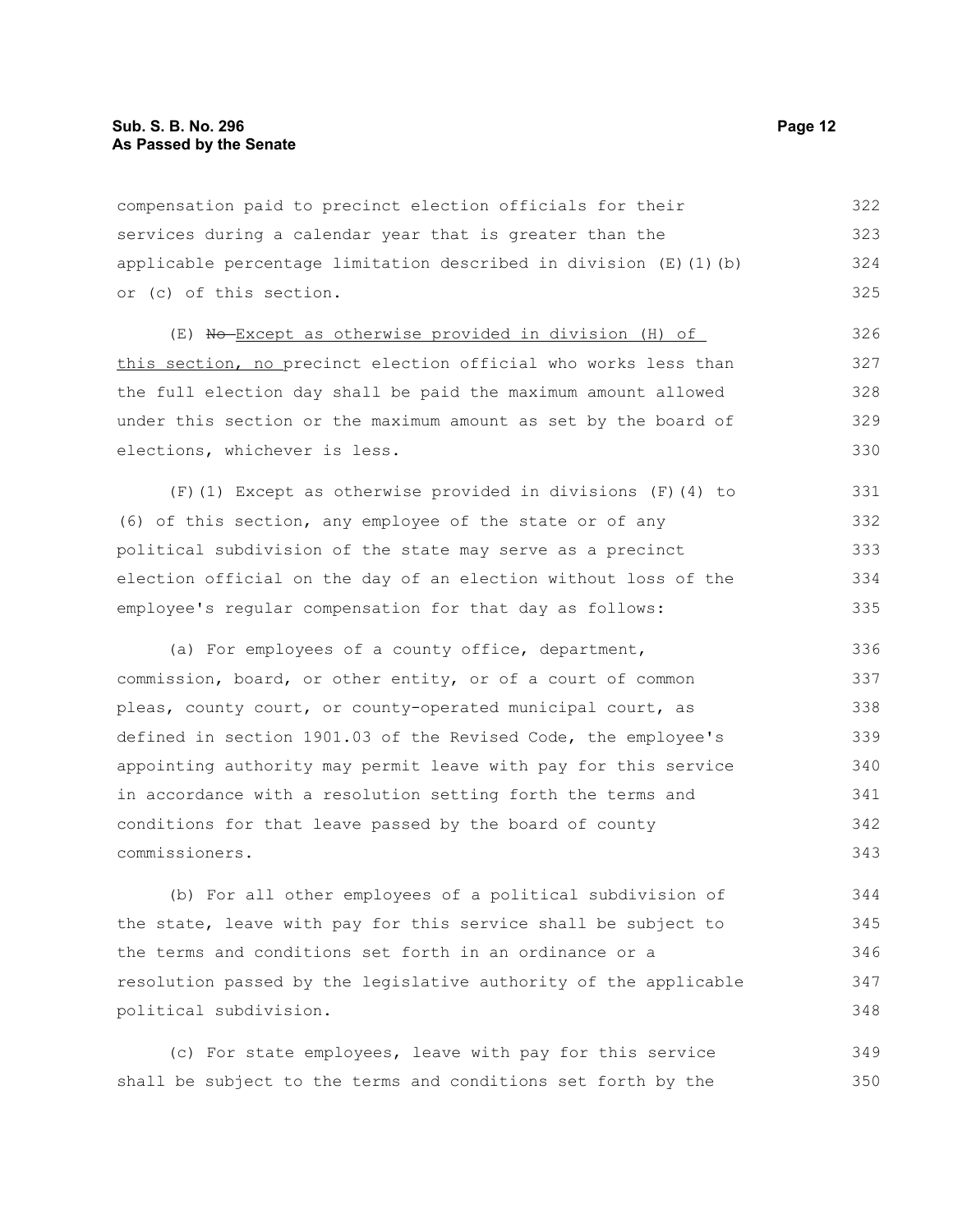head of the state agency, as defined in section 1.60 of the Revised Code, by which the person is employed.

(2) Any terms and conditions set forth by a board of county commissioners, legislative authority of a political subdivision, or head of a state agency under division (G)(1) of this section shall include a standard procedure for deciding which employees are permitted to receive leave with pay if multiple employees of an entity or court described in division (G)(1)(a) of this section, of an entity of a political subdivision described in division (G)(1)(b) of this section, or of a state agency as defined in section 1.60 of the Revised Code apply to serve as a precinct election official on the day of an election. This procedure shall be applied uniformly to all similarly situated employees. 353 354 355 356 357 358 359 360 361 362 363 364

(3) Any employee who is eligible for leave with pay under division (G)(1) of this section shall receive, in addition to the employee's regular compensation, the compensation paid to the precinct election official under division (B) or (C) of this section. 365 366 367 368 369

(4) Division (F)(1) of this section does not apply to either of the following: 370 371

(a) Election officials;

(b) Public school teachers.

(5) Nothing in division (F)(1) of this section supersedes or negates any provision of a collective bargaining agreement in effect under Chapter 4117. of the Revised Code.

(6) If a board of county commissioners, legislative authority of a political subdivision, or head of a state agency fails to set forth any terms and conditions under division (F) 377 378 379

351 352

372

373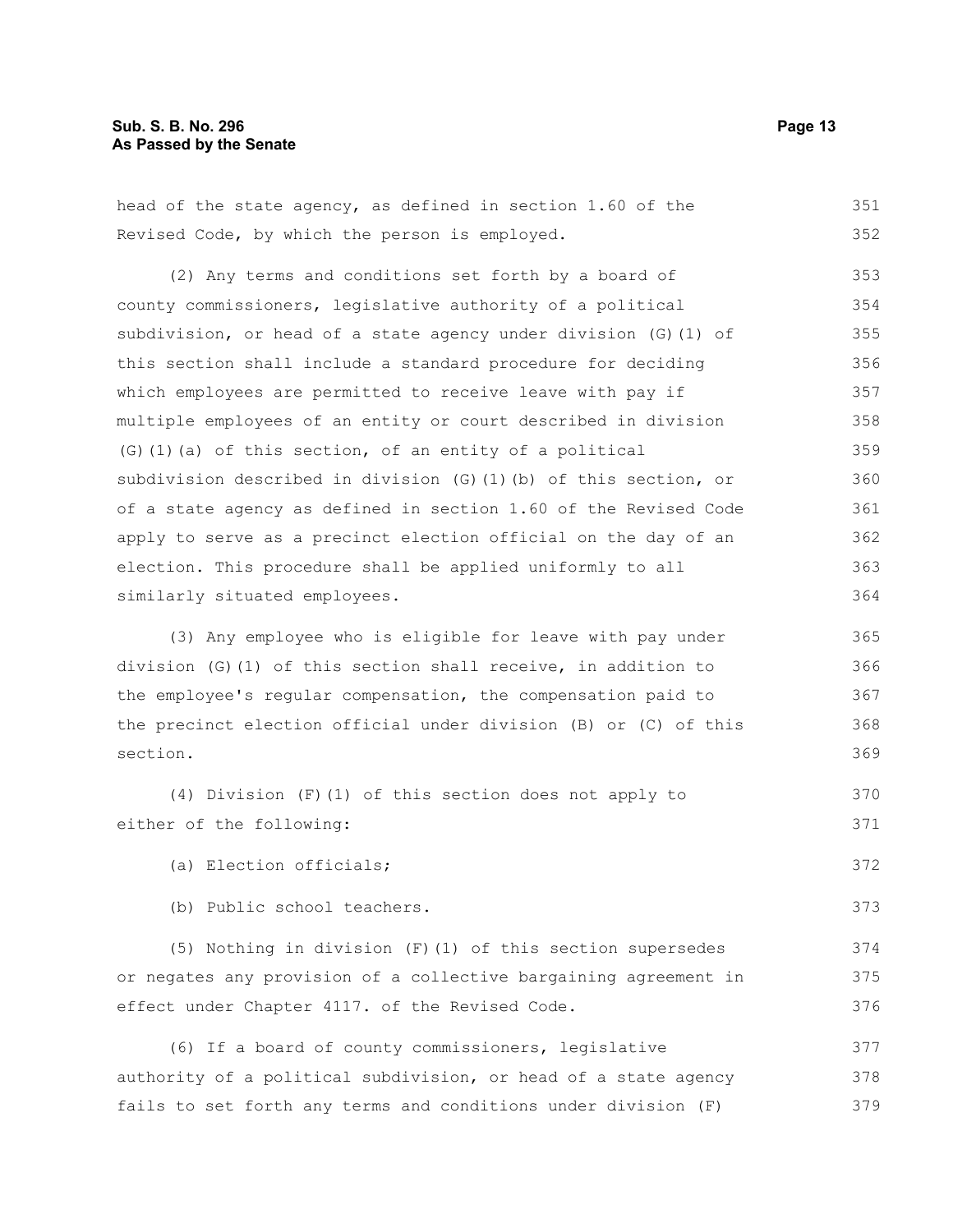#### **Sub. S. B. No. 296 Page 14 As Passed by the Senate**

(1) of this section, an employee of an entity or court described in division  $(F)$  (1)(a) of this section, of an entity of a political subdivision described in division (F)(1)(b) of this section, or of a state agency as defined in section 1.60 of the Revised Code may use personal leave, vacation leave, or compensatory time, or take unpaid leave, to serve as a precinct election official on the day of an election. 380 381 382 383 384 385 386

(G) The board of elections may withhold the compensation of any precinct election official for failure to obey the instructions of the board or to comply with the law relating to the duties of a precinct election official. Any payment a precinct election official is entitled to receive under section 3501.36 of the Revised Code is in addition to the compensation the official is entitled to receive under this section. 387 388 389 390 391 392 393

 (H)(1) A precinct election official who works in a polling place after the time for the closing of the polls, as specified in section 3501.32 of the Revised Code, as a result of a court order to keep the polling place open after that time shall be compensated at a rate of twenty-two dollars and fifty cents per hour for the period worked as a result of the court order. 394 395 396 397 398 399

(2) Beginning with the year 2017, in January of each year, the secretary of state shall adjust the compensation rate specified in division (H)(1) of this section according to the percentage change in the Consumer Price Index over the previous calendar year and shall publish that rate on the secretary of state's official web site. As used in this division, "Consumer Price Index" means the Consumer Price Index for All Urban Consumers or its successive equivalent, as determined by the United States department of labor, bureau of labor statistics, or its successor in responsibility, for all items, Series A. 400 401 402 403 404 405 406 407 408 409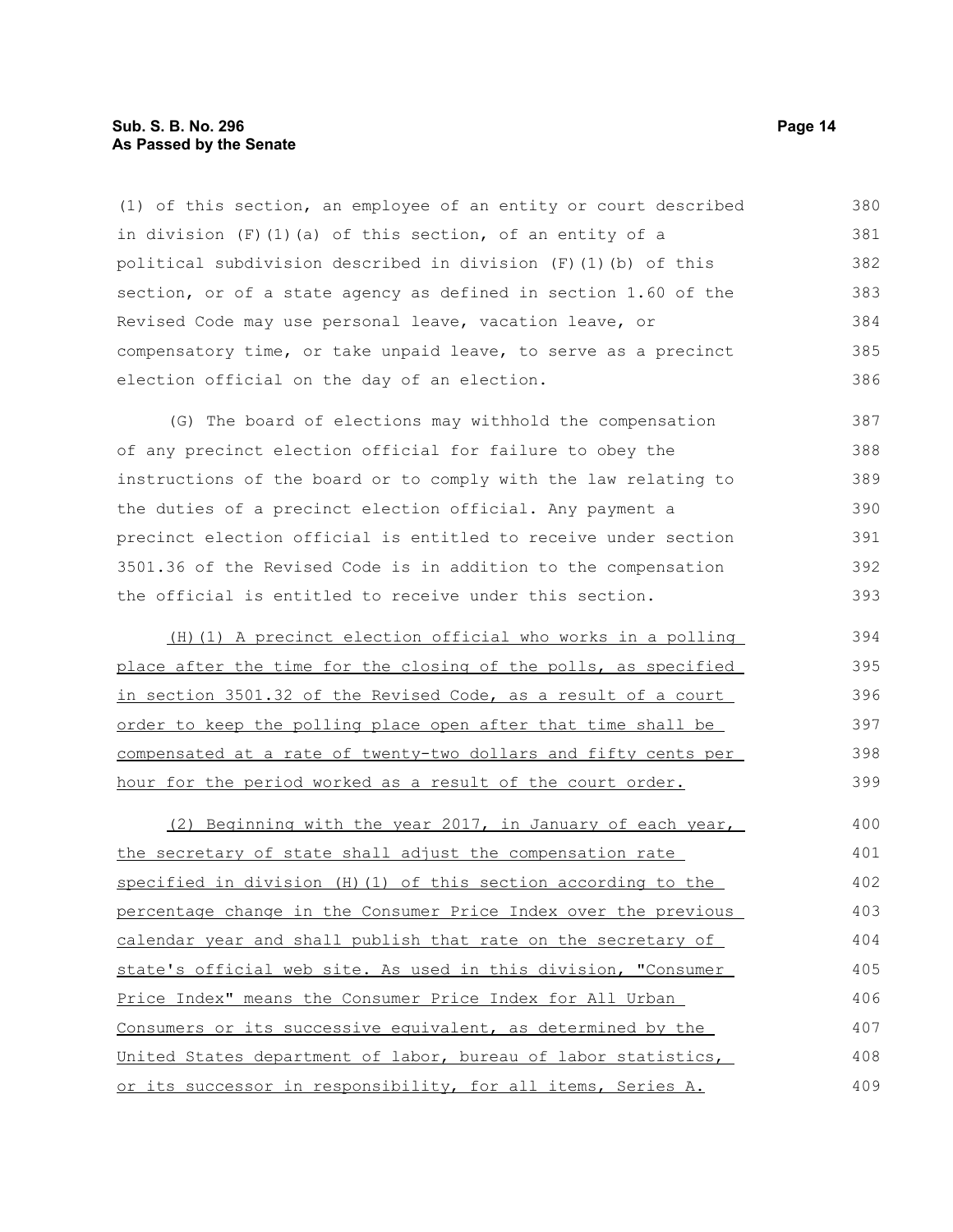# **Sub. S. B. No. 296 Page 15 As Passed by the Senate**

**Sec. 3501.32.** (A) Except as otherwise provided in division (B) of this section and in section 3501.321 of the Revised Code, on the day of the election the polls shall be opened by proclamation by the voting location manager, or in the manager's absence by a voting location manager chosen by the precinct election officials, at six-thirty a.m. and shall be closed by proclamation at seven-thirty p.m. unless there are voters waiting in line to cast their ballots, in which case the polls shall be kept open until such waiting voters have voted. 410 411 412 413 414 415 416 417 418

(B) On the day of the election, any polling place located on an island not connected to the mainland by a highway or a bridge may close earlier than seven-thirty p.m. if all registered voters in the precinct have voted. When a polling place closes under division (B) of this section the voting location manager shall immediately notify the board of elections of the closing. 419 420 421 422 423 424 425

 **Sec. 3501.321.** (A)(1) A person who seeks an order that one or more polling places in a county remain open past the time for the closing of the polls, as specified in section 3501.32 of the Revised Code, may file a petition in the court of common pleas of that county. Upon filing the petition, the petitioner shall serve notice of the petition upon the secretary of state and the attorney general. Except as otherwise provided in division (A) (2) of this section, the petitioner also shall post with the clerk of the court a cash bond in an amount determined by the court in accordance with Civil Rule 65. In determining that amount, the court shall consider the cost of keeping the relevant polling places open for the requested period of time, as estimated by the board of elections in accordance with division (K)(1) of section 3501.17 of the Revised Code. Except as provided in division (A)(2) of this section, in no case shall 426 427 428 429 430 431 432 433 434 435 436 437 438 439 440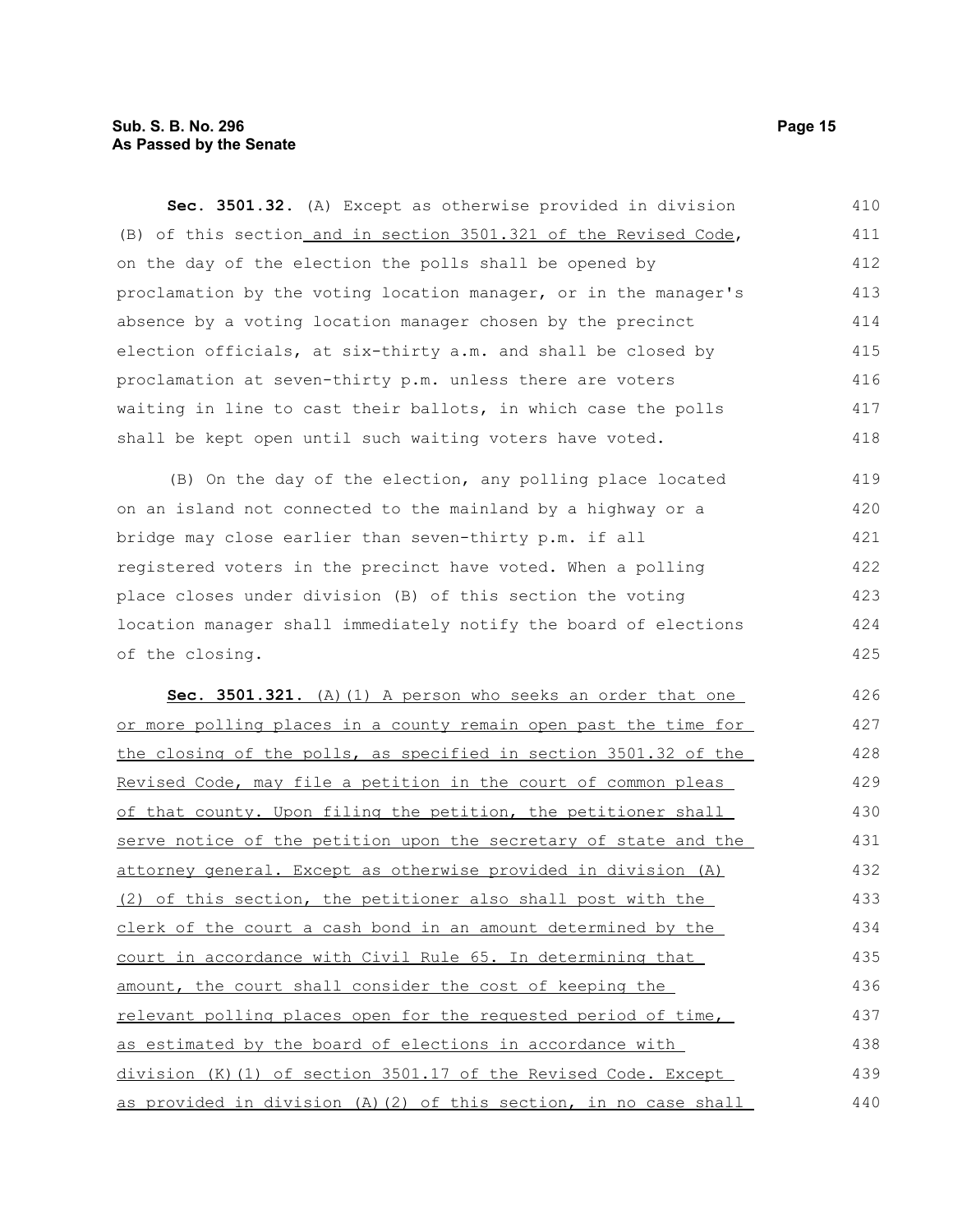| the court waive the requirement of posting a bond.                      | 441 |
|-------------------------------------------------------------------------|-----|
| (2) If the court determines that the petitioner is                      | 442 |
| indigent, the court shall waive the bond described in division          | 443 |
| (A) (1) of this section.                                                | 444 |
| (B) (1) Upon the filing of a petition under division (A) of             | 445 |
| this section, the court may issue the order only if all of the          | 446 |
| following are true:                                                     | 447 |
| (a) The petitioner has complied with division (A) of this               | 448 |
| section.                                                                | 449 |
| (b) The court has afforded the secretary of state or the                | 450 |
| secretary of state's designee and the attorney general or the           | 451 |
| attorney general's designee an opportunity to be heard in the           | 452 |
| case.                                                                   | 453 |
| (c) The petitioner has proved by clear and convincing                   | 454 |
| evidence that no prospect of a fair election exists in the              | 455 |
| absence of the order.                                                   | 456 |
| (d) The court's decision is based solely on testimonial                 | 457 |
| evidence submitted under oath or affirmation and on physical            | 458 |
| evidence, if physical evidence has been submitted to the court.         | 459 |
| The court shall not consider evidence gathered from a media             | 460 |
| <u>report that is not submitted under oath or affirmation and shall</u> | 461 |
| not consider hearsay, as defined under the Rules of Evidence.           | 462 |
| (2) If the court waived the bond under division (A) (2) of              | 463 |
| this section and the court orders that one or more polling              | 464 |
| places remain open past the time for the closing of the polls,          | 465 |
| the order shall permit the petitioner or petitioners personally         | 466 |
| to vote in the election after the time for the closing of the           | 467 |
| polls but shall not permit any person who is not a petitioner in        | 468 |
| the case to vote in the election after the time for the closing         | 469 |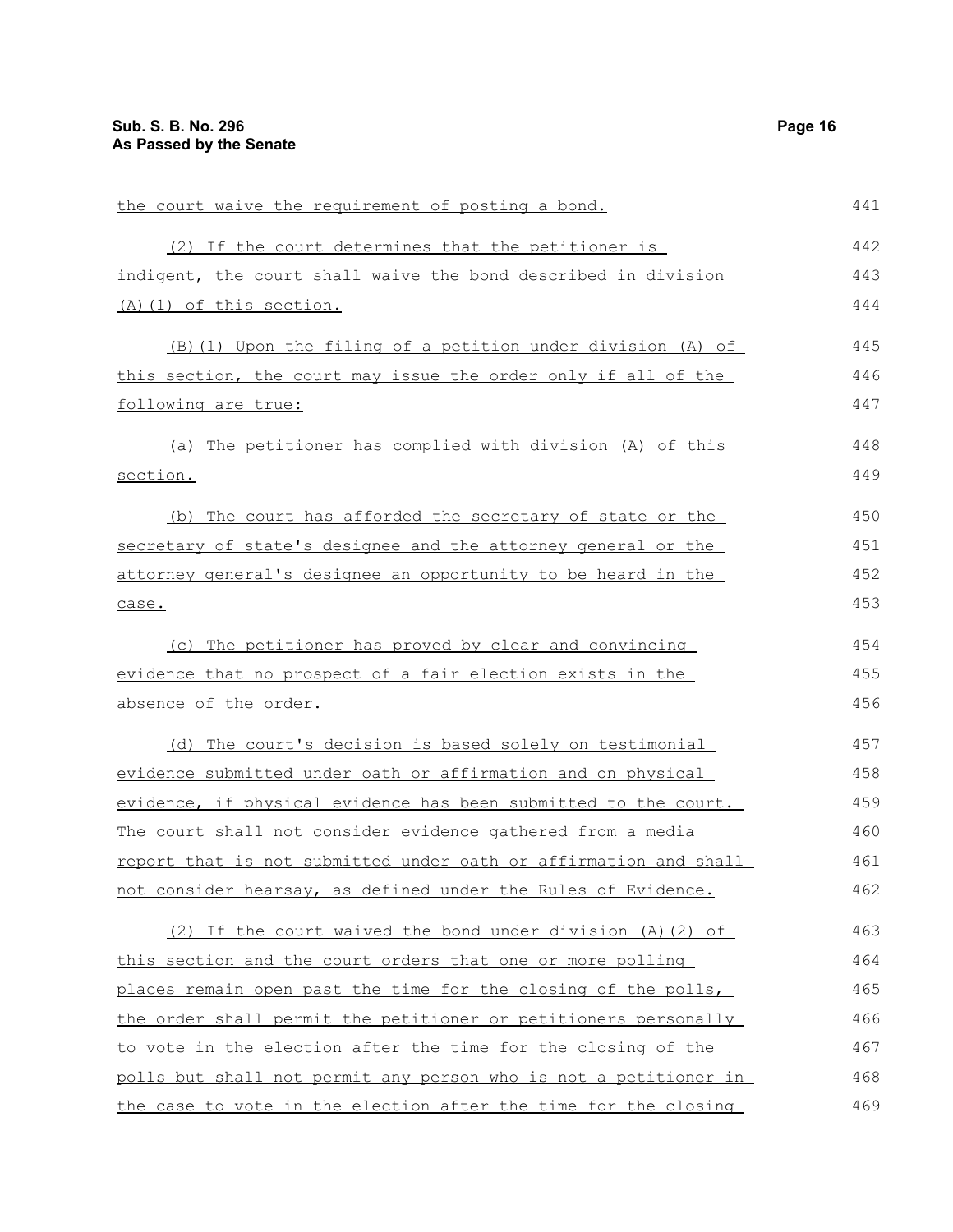| (C)(1) If a court of common pleas issues an order granting       | 471 |
|------------------------------------------------------------------|-----|
| a petition filed under division (A) of this section, that order  | 472 |
| is subject to immediate appeal to the special election day panel | 473 |
| of the court of appeals of the district in which the court of    | 474 |
| common pleas is located. If such an appeal is filed, the order   | 475 |
| shall be stayed pending the decision of the panel. The panel     | 476 |
| shall decide the appeal immediately, without briefing, based on  | 477 |
| oral arguments and on the evidence submitted to the court of     | 478 |
| common pleas. The decision of the panel shall be subject to      | 479 |
| appeal in the same manner as any other decision of the court.    | 480 |
| (2) If a court of common pleas issues an order denying a         | 481 |
| petition filed under division (A) of this section, that order is | 482 |
| not subject to immediate appeal to the special election day      | 483 |
| panel of the court of appeals, but is subject to appeal in the   | 484 |
| same manner as any other decision of the court.                  | 485 |
| (D) (1) If a petition filed under this section does not          | 486 |
| result in one or more polling places remaining open past the     | 487 |
| time for the closing of the polls, as specified in section       | 488 |
| 3501.32 of the Revised Code, the court of common pleas shall     | 489 |
| order the clerk to return any bond posted under division (A) (1) | 490 |
| of this section to the petitioner.                               | 491 |
| (2) If one or more polling places remain open past the           | 492 |
| time for the closing of the polls, as specified in section       | 493 |
| 3501.32 of the Revised Code, as a result of a court order and a  | 494 |
| court of competent jurisdiction does not subsequently enter an   | 495 |
| unappealed final order that the ballots cast during that time    | 496 |
| are not eligible to be counted, the court of common pleas shall  | 497 |
| order the clerk to return any bond posted under division (A) (1) | 498 |
| of this section to the petitioner.                               | 499 |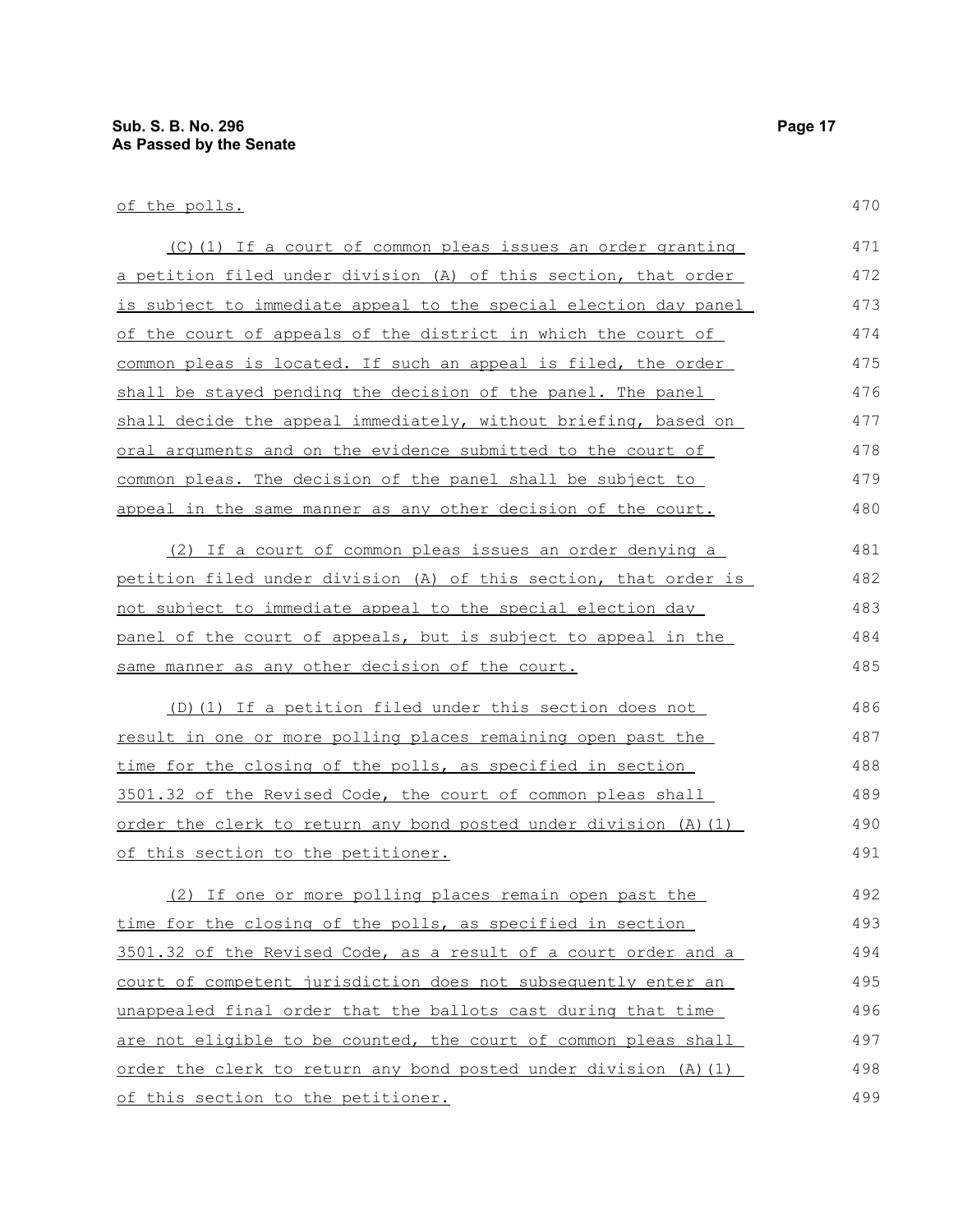court of appeals.

| (3) (a) If one or more polling places remain open past the           | 500 |
|----------------------------------------------------------------------|-----|
| time for the closing of the polls, as specified in section           | 501 |
| 3501.32 of the Revised Code, as a result of a court order, a         | 502 |
| <u>court of competent jurisdiction subsequently enters an</u>        | 503 |
| <u>unappealed final order that the ballots cast during that time</u> | 504 |
| are not eligible to be counted, and a bond was posted under          | 505 |
| division (A) (1) of this section, the court of common pleas may      | 506 |
| order that the bond be forfeited to the board of elections, up       | 507 |
| to the amount of the total cost the board incurred as a result       | 508 |
| of keeping the relevant polling places open under the terms of       | 509 |
| <u>the order.</u>                                                    | 510 |
|                                                                      | 511 |
| (b) If one or more polling places remain open past the               | 512 |
| <u>time for the closing of the polls, as specified in section</u>    | 513 |
| 3501.32 of the Revised Code, as a result of a court order, a         |     |
| <u>court of competent jurisdiction subsequently enters an </u>       | 514 |
| <u>unappealed final order that the ballots cast during that time</u> | 515 |
| are not eligible to be counted, and the bond posted under            | 516 |
| division (A)(1) of this section is less than the total cost the      | 517 |
| board incurred as a result of keeping the relevant polling           | 518 |
| places open under the terms of the order, the court may order        | 519 |
| <u>the petitioner to pay the board of elections the amount</u>       | 520 |
| necessary to cover that total cost.                                  | 521 |
| Sec. 3501.40. During the period beginning on the fiftieth            | 522 |
| day before the day of an election and ending on the day before       | 523 |
| the day of that election, a person who files an action described     | 524 |
| in division (B)(1) of Section 2 or division (B)(1) of Section 3      | 525 |
| of Article IV, Ohio Constitution, seeking an order to modify the     | 526 |
| laws or procedures that the secretary of state or a board of         | 527 |
| elections will follow in administering that election, shall file     | 528 |
| that action in the supreme court of Ohio or in the appropriate       | 529 |
|                                                                      |     |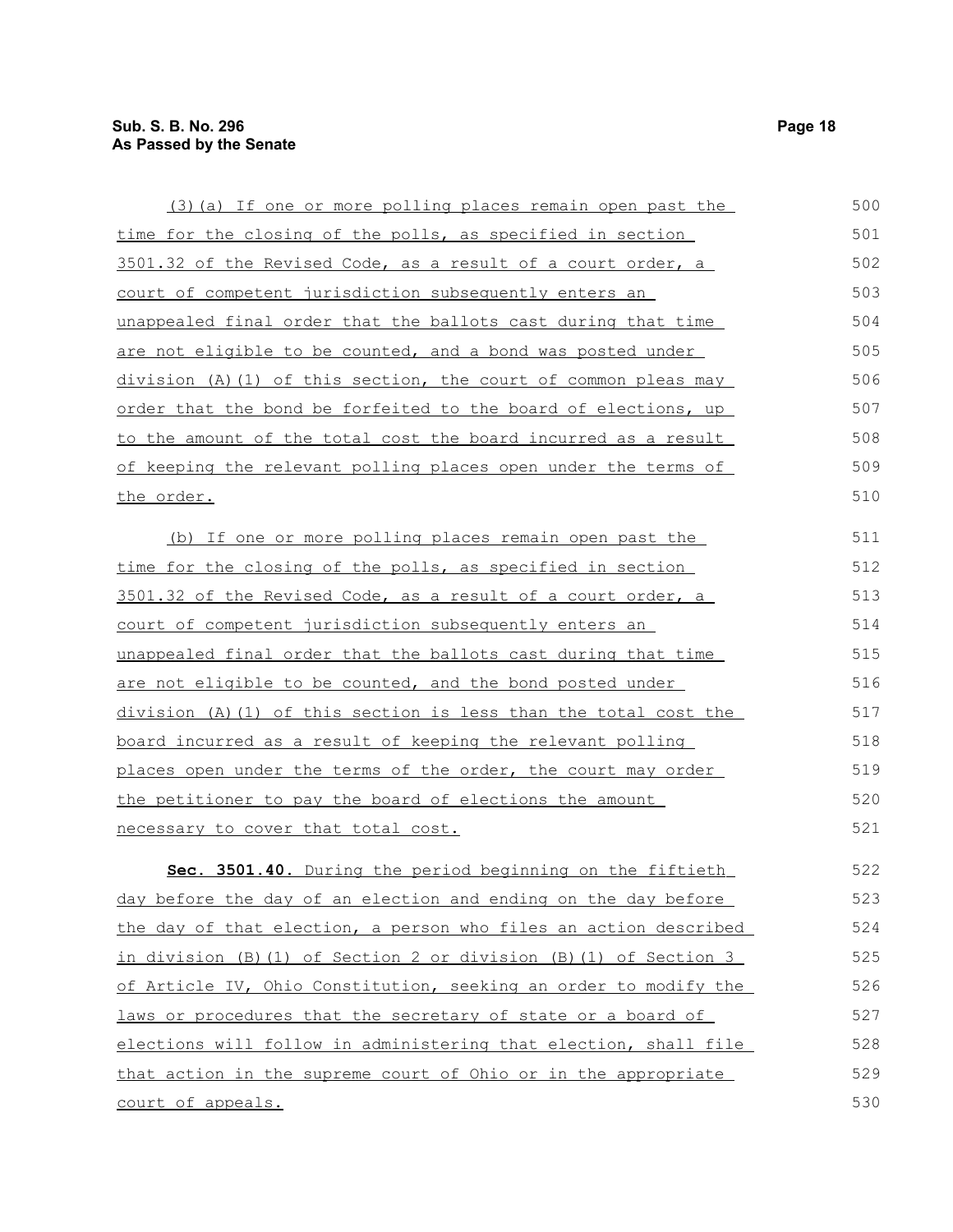# **Sub. S. B. No. 296 Page 19 As Passed by the Senate**

**Sec. 3505.18.** (A)(1) When an elector appears in a polling place to vote, the elector shall announce to the precinct election officials the elector's full name and current address and provide proof of the elector's identity in the form of a current and valid photo identification, a military identification, or a copy of a current utility bill, bank statement, government check, paycheck, or other government document, other than a notice of voter registration mailed by a board of elections under section 3503.19 of the Revised Code, that shows the name and current address of the elector. 531 532 533 534 535 536 537 538 539 540

(2) If an elector does not have or is unable to provide to the precinct election officials any of the forms of identification required under division (A)(1) of this section, the elector may cast a provisional ballot under section 3505.181 of the Revised Code and do either of the following: 541 542 543 544 545

(a) Write the elector's driver's license or state identification card number or the last four digits of the elector's social security number on the provisional ballot envelope; or 546 547 548 549

(b) Appear at the office of the board of elections not later than the seventh day after the day of the election and provide the identification required under division (A)(1) of this section, the elector's driver's license or state identification card number, or the last four digits of the elector's social security number. 550 551 552 553 554 555

(B) After the elector has announced the elector's full name and current address and provided any of the forms of identification required under division (A)(1) of this section, the elector shall write the elector's name and address at the proper place in the poll list or signature pollbook provided for 556 557 558 559 560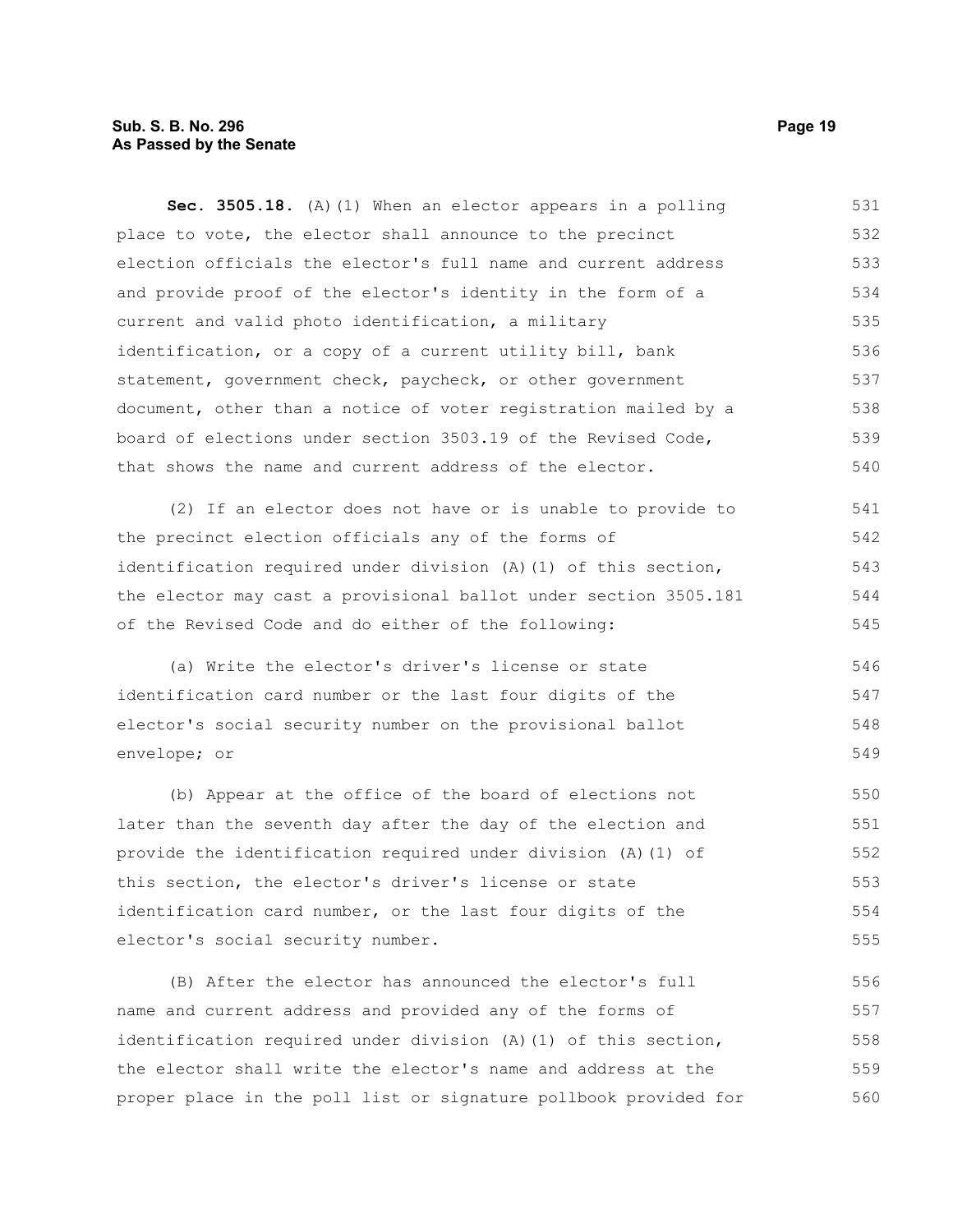the purpose, except that if, for any reason, an elector is unable to write the elector's name and current address in the poll list or signature pollbook, the elector may make the elector's mark at the place intended for the elector's name, and a precinct election official shall write the name of the elector at the proper place on the poll list or signature pollbook following the elector's mark. The making of such a mark shall be attested by the precinct election official, who shall evidence the same by signing the precinct election official's name on the poll list or signature pollbook as a witness to the mark. Alternatively, if applicable, an attorney in fact acting pursuant to section 3501.382 of the Revised Code may sign the elector's signature in the poll list or signature pollbook in accordance with that section. 561 562 563 564 565 566 567 568 569 570 571 572 573 574

The elector's signature in the poll list or signature pollbook then shall be compared with the elector's signature on the elector's registration form or a digitized signature list as provided for in section 3503.13 of the Revised Code, and if, in the opinion of a majority of the precinct election officials, the signatures are the signatures of the same person, the election officials shall enter the date of the election on the registration form or shall record the date by other means prescribed by the secretary of state. The validity of an attorney in fact's signature on behalf of an elector shall be determined in accordance with section 3501.382 of the Revised Code. 575 576 577 578 579 580 581 582 583 584 585 586

If Except as otherwise provided in division (C) of this section, if the right of the elector to vote is not then challenged, or, if being challenged, the elector establishes the elector's right to vote, the elector shall be allowed to proceed to use the voting machine. If voting machines are not being used 587 588 589 590 591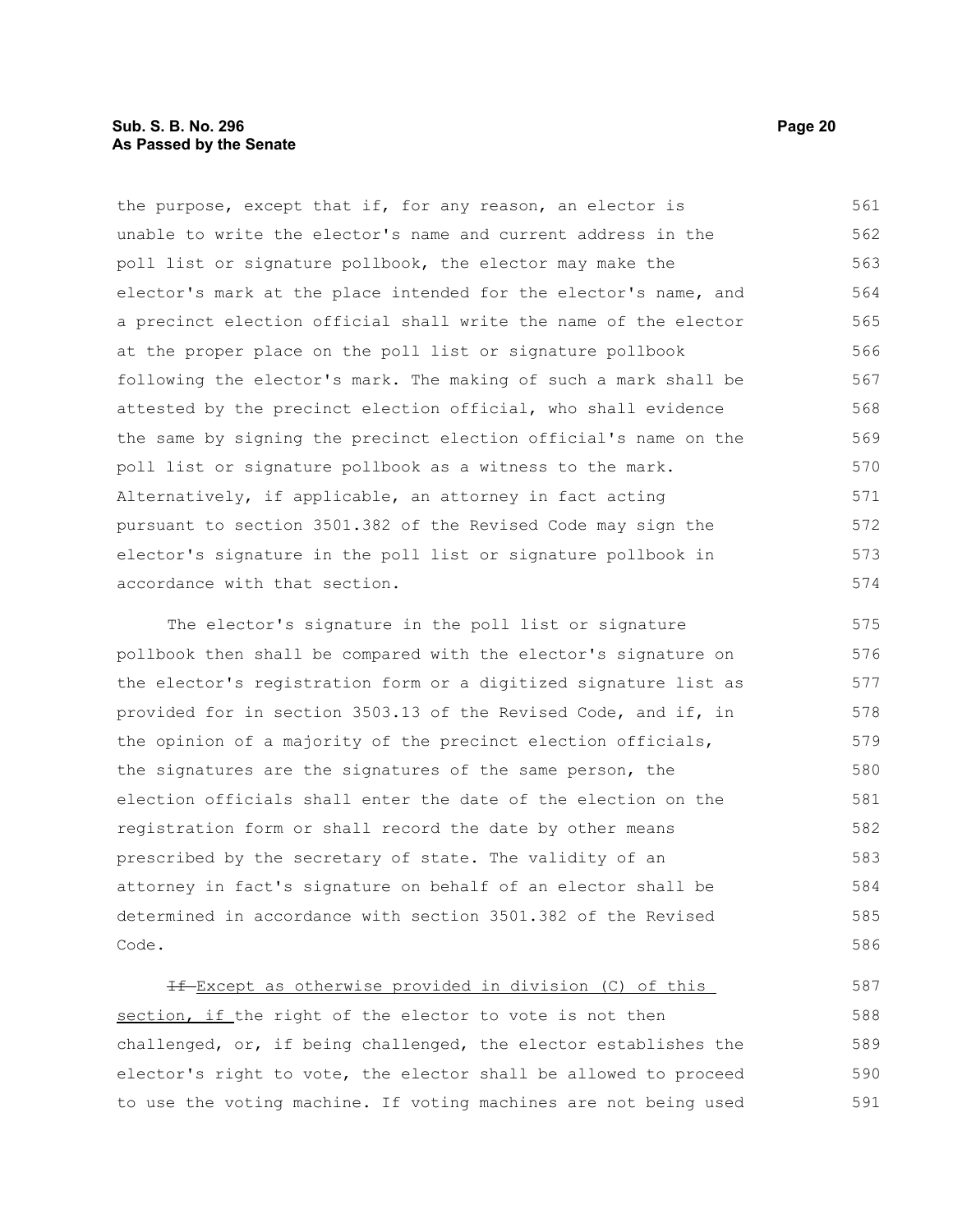# **Sub. S. B. No. 296 Page 21 As Passed by the Senate**

of the Revised Code;

ballots shall then detach the next ballots to be issued to the elector from Stub B attached to each ballot, leaving Stub A attached to each ballot, hand the ballots to the elector, and call the elector's name and the stub number on each of the ballots. The precinct election official shall enter the stub numbers opposite the signature of the elector in the pollbook. The elector shall then retire to one of the voting compartments to mark the elector's ballots. No mark shall be made on any ballot which would in any way enable any person to identify the person who voted the ballot. (C) An elector who appears in a polling place to vote after the time for the closing of the polls pursuant to a court order shall cast a provisional ballot under section 3505.181 of the Revised Code. **Sec. 3505.181.** (A) All of the following individuals shall be permitted to cast a provisional ballot at an election: (1) An individual who declares that the individual is a registered voter in the precinct in which the individual desires to vote and that the individual is eligible to vote in an election, but the name of the individual does not appear on the official list of eligible voters for the precinct or an election official asserts that the individual is not eligible to vote; (2) An individual who does not have or is unable to provide to the election officials any of the forms of identification required under division (A)(1) of section 3505.18 593 594 595 596 597 598 599 600 601 602 603 604 605 606 607 608 609 610 611 612 613 614 615 616 617

in that precinct, the precinct election official in charge of

(3) An individual whose name in the poll list or signature pollbook has been marked under section 3509.09 or 3511.13 of the 619 620

592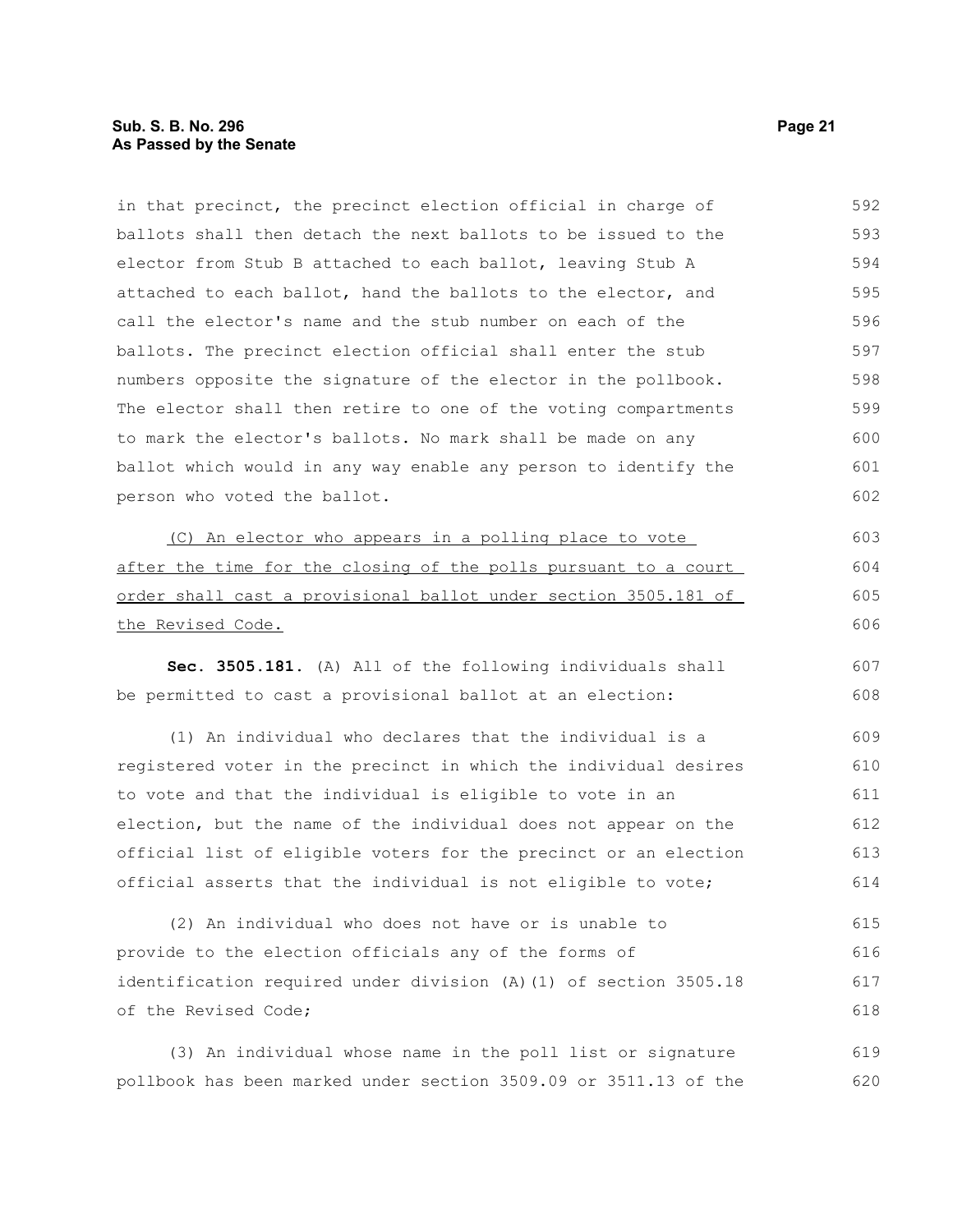Revised Code as having requested an absent voter's ballot or a uniformed services or overseas absent voter's ballot for that election and who appears to vote at the polling place; 621 622 623

(4) An individual whose notification of registration has been returned undelivered to the board of elections and whose name in the official registration list and in the poll list or signature pollbook has been marked under division (C)(2) of section 3503.19 of the Revised Code; 624 625 626 627 628

(5) An individual who has been successfully challenged under section 3505.20 or 3513.20 of the Revised Code or whose application or challenge hearing has been postponed until after the day of the election under division (D)(1) of section 3503.24 of the Revised Code; 629 630 631 632 633

(6) An individual who changes the individual's name and remains within the precinct without providing proof of that name change under division  $(B)$  (1)(b) of section 3503.16 of the Revised Code, moves from one precinct to another within a county, moves from one precinct to another and changes the individual's name, or moves from one county to another within the state, and completes and signs the required forms and statements under division (B) or (C) of section 3503.16 of the Revised Code; 634 635 636 637 638 639 640 641 642

(7) An individual whose signature, in the opinion of the precinct officers under section 3505.22 of the Revised Code, is not that of the person who signed that name in the registration forms; 643 644 645 646

(8) An individual who appears in a polling place to vote after the time for the closing of the polls pursuant to a court order. 647 648 649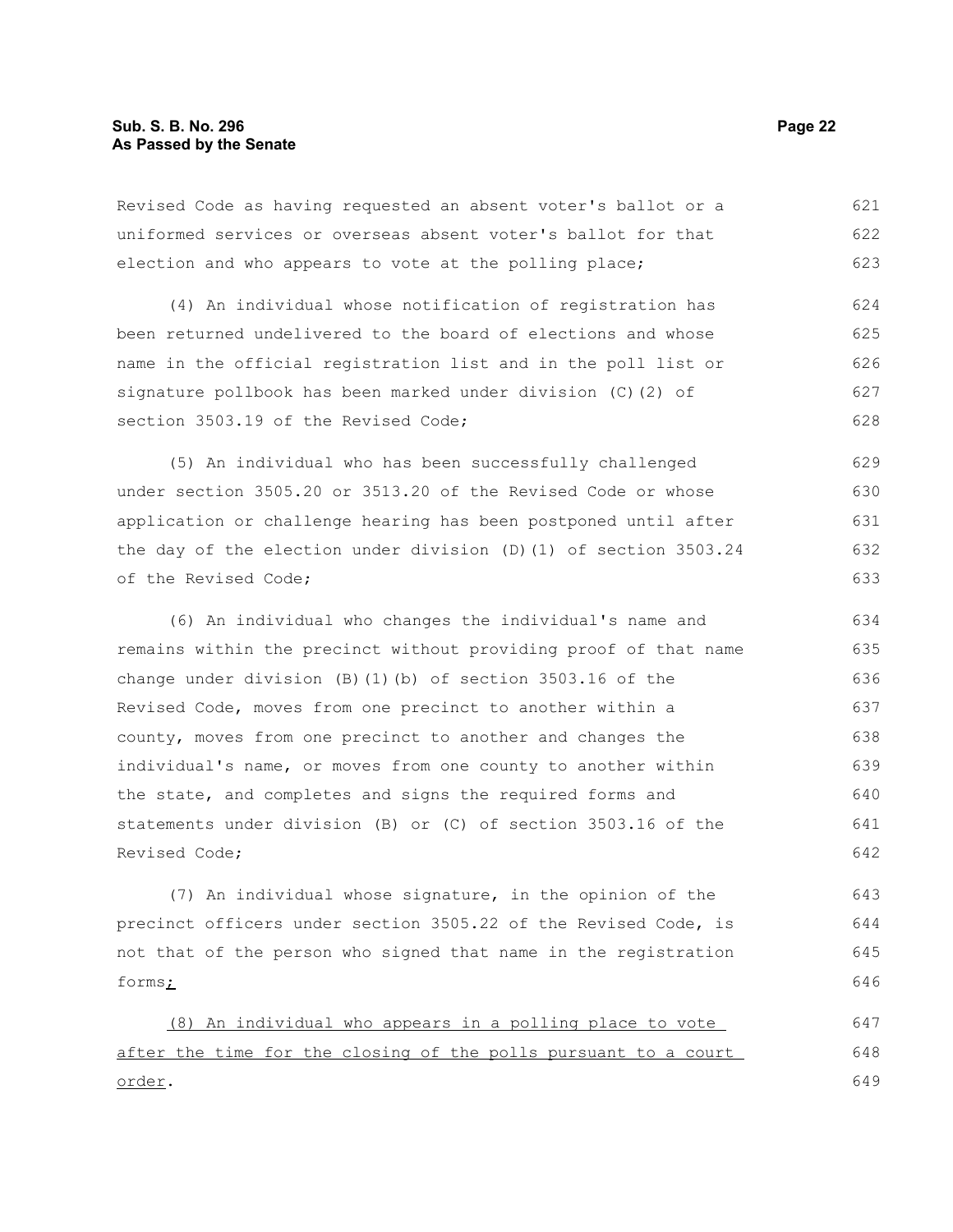ballot under division (A) of this section shall be permitted to cast a provisional ballot as follows: (1) An election official at the polling place shall notify the individual that the individual may cast a provisional ballot in that election. (2) Except as otherwise provided in division (F) of this section, the individual shall complete and execute a written affirmation before an election official at the polling place stating that the individual is both of the following: (a) A registered voter in the precinct in which the individual desires to vote; (b) Eligible to vote in that election. 651 652 653 654 655 656 657 658 659 660 661 662

(B) An individual who is eligible to cast a provisional

(3) An election official at the polling place shall transmit the ballot cast by the individual and the voter information contained in the written affirmation executed by the individual under division (B)(2) of this section to an appropriate local election official for verification under division (B)(4) of this section.

(4) If the appropriate local election official to whom the ballot or voter or address information is transmitted under division (B)(3) of this section determines that the individual is eligible to vote, the individual's provisional ballot shall be counted as a vote in that election. 669 670 671 672 673

(5)(a) At the time that an individual casts a provisional ballot, the appropriate local election official shall give the individual written information that states that any individual who casts a provisional ballot will be able to ascertain under the system established under division (B)(5)(b) of this section 674 675 676 677 678

650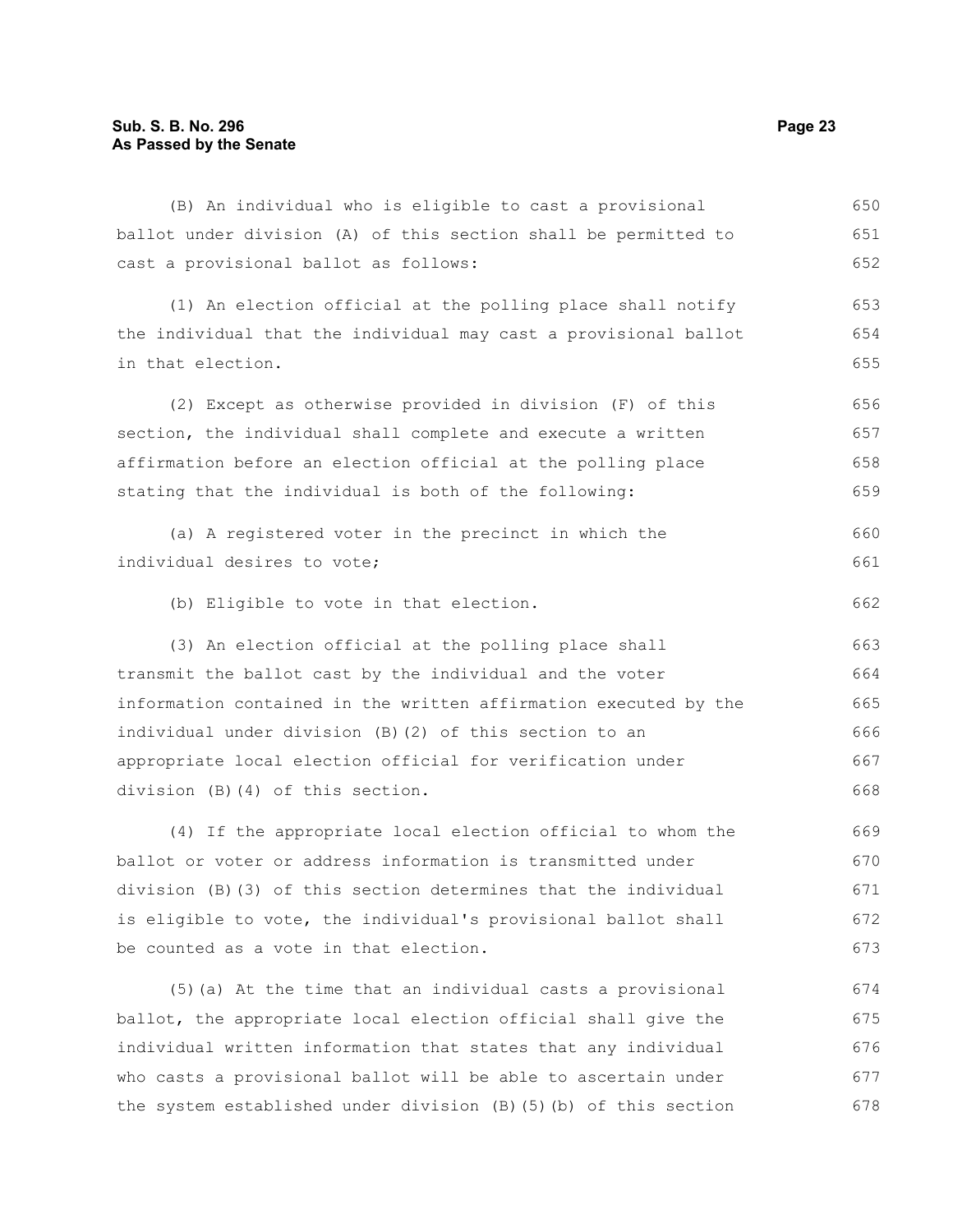679

706

whether the vote was counted, and, if the vote was not counted, the reason that the vote was not counted. (b) The appropriate state or local election official shall establish a free access system, in the form of a toll-free telephone number, that any individual who casts a provisional ballot may access to discover whether the vote of that individual was counted, and, if the vote was not counted, the reason that the vote was not counted. The free access system established under this division also shall provide to an individual whose provisional ballot was not counted information explaining how that individual may contact the board of elections to register to vote or to resolve problems with the individual's voter registration. The appropriate state or local election official shall establish and maintain reasonable procedures necessary to protect the security, confidentiality, and integrity of personal information collected, stored, or otherwise used by the free access system established under this division. The system shall permit an individual only to gain access to information about the individual's own provisional ballot. (6) If, at the time that an individual casts a provisional ballot, the individual provides identification in the form of a current and valid photo identification, a military identification, or a copy of a current utility bill, bank statement, government check, paycheck, or other government document, other than a notice of voter registration mailed by a board of elections under section 3503.19 of the Revised Code, 680 681 682 683 684 685 686 687 688 689 690 691 692 693 694 695 696 697 698 699 700 701 702 703 704 705

provides the individual's driver's license or state identification card number or the last four digits of the 707 708

that shows the individual's name and current address, or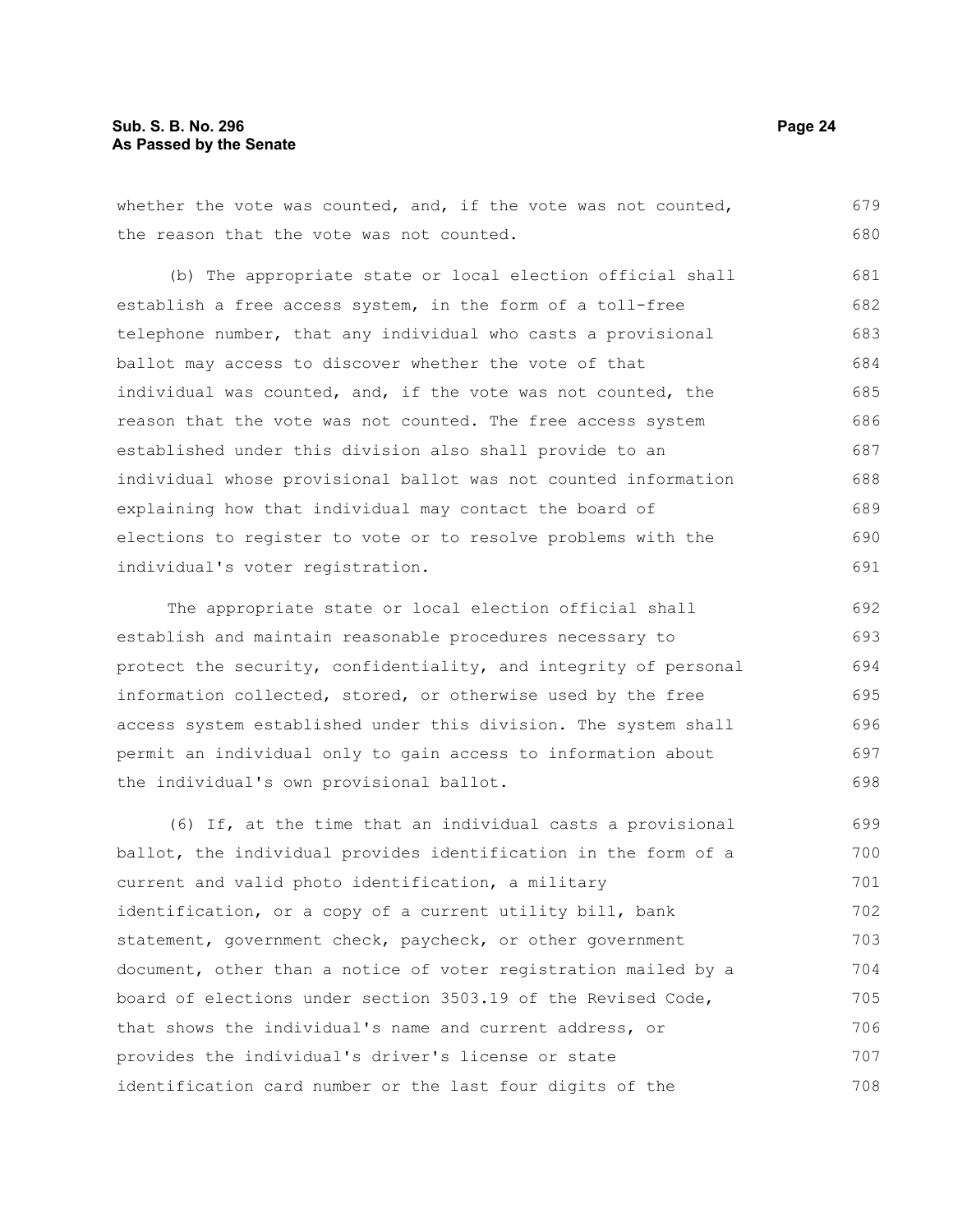#### **Sub. S. B. No. 296 Page 25 As Passed by the Senate**

individual's social security number, the individual shall record the type of identification provided or the driver's license, state identification card, or social security number information and include that information on the provisional ballot affirmation under division (B)(3) of this section. 709 710 711 712 713

(7) During the seven days after the day of an election, an individual who casts a provisional ballot because the individual does not have or is unable to provide to the election officials any of the required forms of identification or because the individual has been successfully challenged under section 3505.20 of the Revised Code shall appear at the office of the board of elections and provide to the board any additional information necessary to determine the eligibility of the individual who cast the provisional ballot. 714 715 716 717 718 719 720 721 722

(a) For a provisional ballot cast by an individual who does not have or is unable to provide to the election officials any of the required forms of identification to be eligible to be counted, the individual who cast that ballot, within seven days after the day of the election, shall do either of the following: 723 724 725 726 727

(i) Provide to the board of elections proof of the individual's identity in the form of a current and valid photo identification, a military identification, or a copy of a current utility bill, bank statement, government check, paycheck, or other government document, other than a notice of voter registration mailed by a board of elections under section 3503.19 of the Revised Code, that shows the individual's name and current address; or 728 729 730 731 732 733 734 735

(ii) Provide to the board of elections the individual's driver's license or state identification card number or the last four digits of the individual's social security number. 736 737 738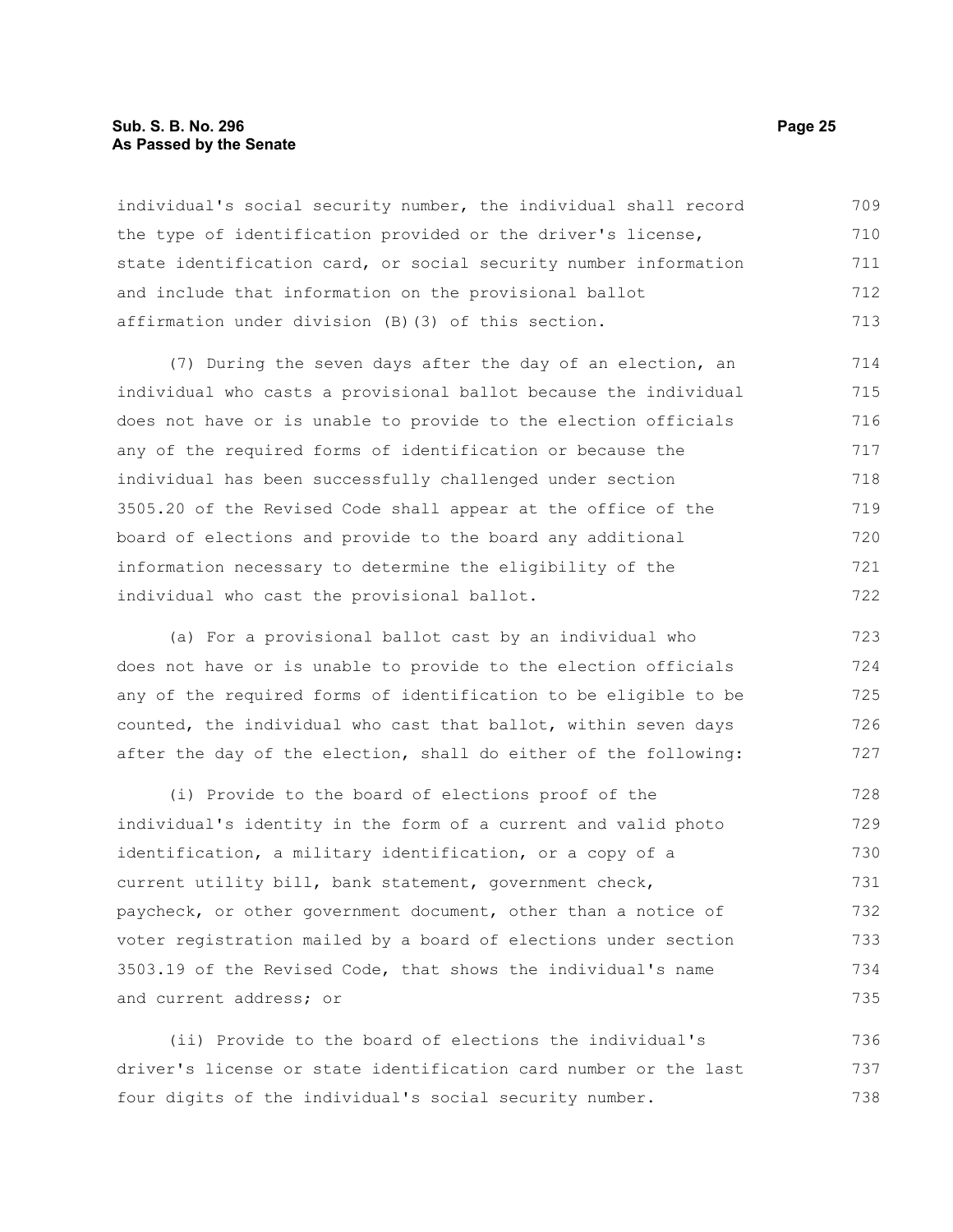# **Sub. S. B. No. 296 Page 26 As Passed by the Senate**

(b) For a provisional ballot cast by an individual who has been successfully challenged under section 3505.20 of the Revised Code to be eligible to be counted, the individual who cast that ballot, within seven days after the day of that election, shall provide to the board of elections any identification or other documentation required to be provided by the applicable challenge questions asked of that individual under section 3505.20 of the Revised Code. 739 740 741 742 743 744 745 746

(C)(1) If an individual declares that the individual is eligible to vote in a precinct other than the precinct in which the individual desires to vote, or if, upon review of the precinct voting location guide using the residential street address provided by the individual, an election official at the precinct at which the individual desires to vote determines that the individual is not eligible to vote in that precinct, the election official shall direct the individual to the precinct and polling place in which the individual appears to be eligible to vote, explain that the individual may cast a provisional ballot at the current location but the ballot or a portion of the ballot will not be counted if it is cast in the wrong precinct, and provide the telephone number of the board of elections in case the individual has additional questions. 747 748 749 750 751 752 753 754 755 756 757 758 759 760

(2) If the individual refuses to travel to the correct precinct or to the office of the board of elections to cast a ballot, the individual shall be permitted to vote a provisional ballot at that precinct in accordance with division (B) of this section. If the individual is in the correct polling location for the precinct in which the individual is registered and eligible to vote, the election official shall complete and sign, under penalty of election falsification, a form that includes all of the following, and attach the form to the individual's 761 762 763 764 765 766 767 768 769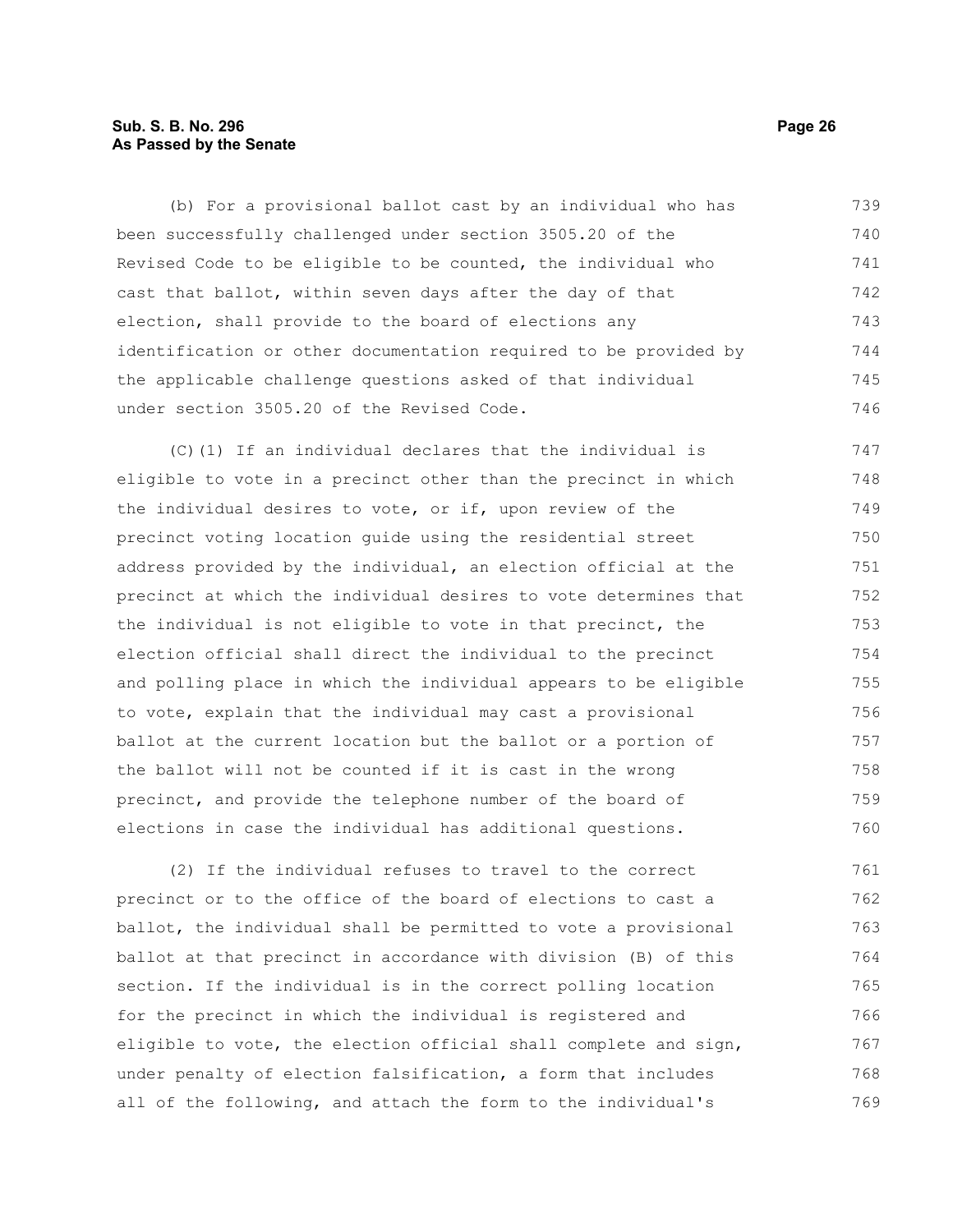provisional ballot affirmation: (a) The name or number of the individual's correct precinct; (b) A statement that the election official instructed the individual to travel to the correct precinct to vote; (c) A statement that the election official informed the individual that casting a provisional ballot in the wrong precinct would result in all or a portion of the votes on the ballot being rejected; (d) The name or number of the precinct in which the individual is casting a provisional ballot; and (e) The name of the polling location in which the individual is casting a provisional ballot. (D) The appropriate local election official shall cause voting information to be publicly posted at each polling place on the day of each election. (E) As used in this section and sections 3505.182 and 3505.183 of the Revised Code: (1) "Precinct voting location guide" means either of the following: (a) An electronic or paper record that lists the correct precinct and polling place for either each specific residential street address in the county or the range of residential street addresses located in each neighborhood block in the county; (b) Any other method that a board of elections creates that allows a precinct election official or any elector who is at a polling place in that county to determine the correct 770 771 772 773 774 775 776 777 778 779 780 781 782 783 784 785 786 787 788 789 790 791 792 793 794 795 796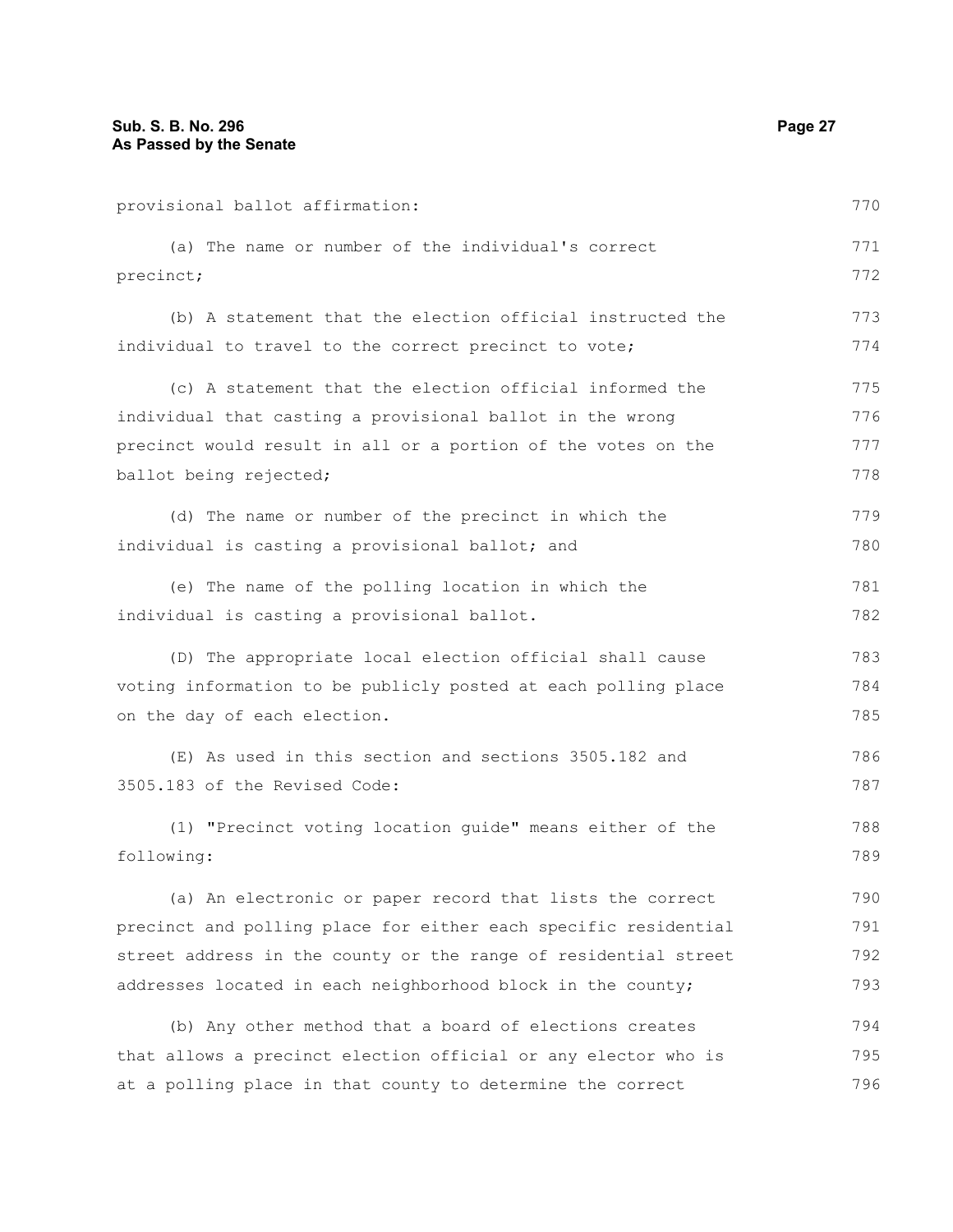in the county.

(2) "Voting information" means all of the following:

(a) A sample version of the ballot that will be used for that election; 800 801

(b) Information regarding the date of the election and the hours during which polling places will be open; 802 803

- (c) Instructions on how to vote, including how to cast a vote and how to cast a provisional ballot; 804 805
- (d) Instructions for mail-in registrants and first-time voters under applicable federal and state laws; 806 807

(e) General information on voting rights under applicable federal and state laws, including information on the right of an individual to cast a provisional ballot and instructions on how to contact the appropriate officials if these rights are alleged to have been violated; 808 809 810 811 812

(f) General information on federal and state laws regarding prohibitions against acts of fraud and misrepresentation. 813 814 815

(F) Nothing in this section or section 3505.183 of the Revised Code is in derogation of section 3505.24 of the Revised Code, which permits a blind, disabled, or illiterate elector to receive assistance in the marking of the elector's ballot by two precinct election officials of different political parties. A blind, disabled, or illiterate elector may receive assistance in marking that elector's provisional ballot and in completing the required affirmation in the same manner as an elector may receive assistance on the day of an election under that section. 816 817 818 819 820 821 822 823 824

797 798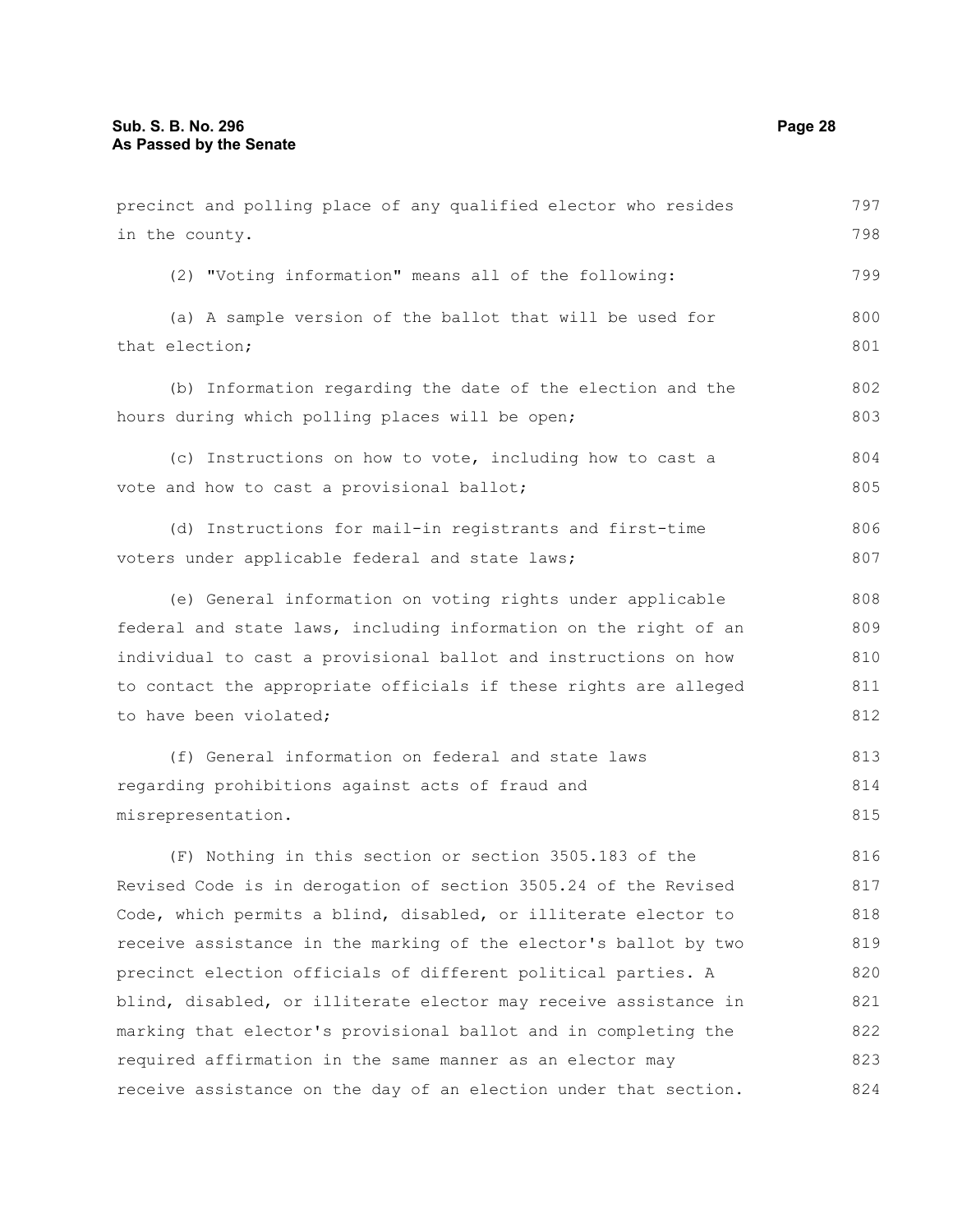# **Sub. S. B. No. 296 Page 29 As Passed by the Senate**

**Sec. 3505.183.** (A) When the ballot boxes are delivered to the board of elections from the precincts, the board shall separate the provisional ballot envelopes from the rest of the ballots. Teams of employees of the board consisting of one member of each major political party shall place the sealed provisional ballot envelopes in a secure location within the office of the board. The sealed provisional ballot envelopes shall remain in that secure location until the validity of those ballots is determined under division (B) of this section. While the provisional ballot is stored in that secure location, and prior to the counting of the provisional ballots, if the board receives information regarding the validity of a specific provisional ballot under division (B) of this section, the board may note, on the sealed provisional ballot envelope for that ballot, whether the ballot is valid and entitled to be counted. 825 826 827 828 829 830 831 832 833 834 835 836 837 838 839

(B)(1) To determine whether a provisional ballot is valid and entitled to be counted, the board shall examine its records and determine whether the individual who cast the provisional ballot is registered and eligible to vote in the applicable election. The board shall examine the information contained in the written affirmation executed by the individual who cast the provisional ballot under division (B)(2) of section 3505.181 of the Revised Code. The following information shall be included in the written affirmation in order for the provisional ballot to be eligible to be counted: 840 841 842 843 844 845 846 847 848 849

(a) The individual's printed name, signature, date of birth, and current address; 850 851

(b) A statement that the individual is a registered voter in the precinct in which the provisional ballot is being voted; 852 853

(c) A statement that the individual is eligible to vote in 854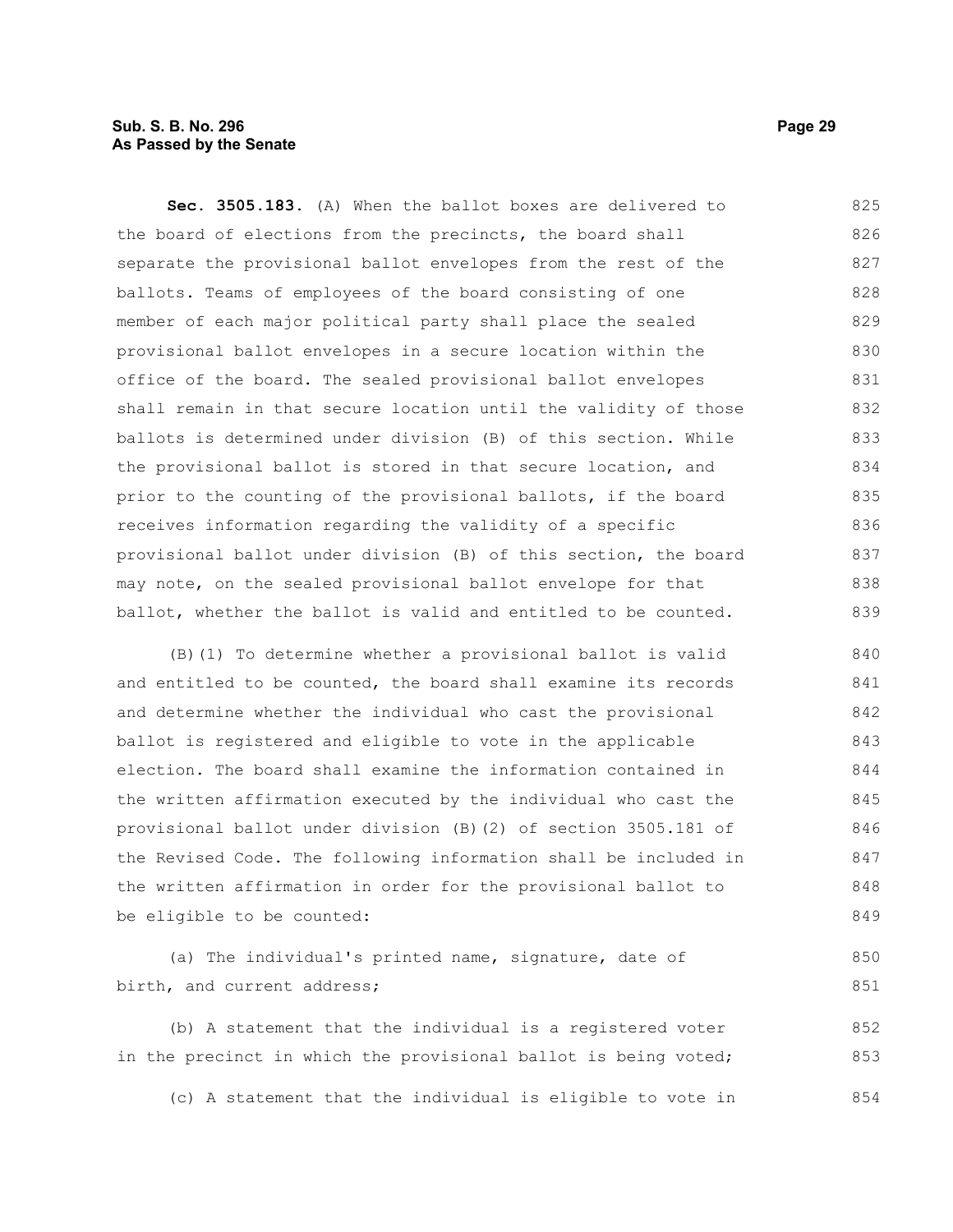| the election in which the provisional ballot is being voted.     | 855 |
|------------------------------------------------------------------|-----|
| (2) In addition to the information required to be included       | 856 |
| in an affirmation under division (B) (1) of this section, in     | 857 |
| determining whether a provisional ballot is valid and entitled   | 858 |
| to be counted, the board also shall examine any additional       | 859 |
| information for determining ballot validity provided by the      | 860 |
| provisional voter on the affirmation, provided by the            | 861 |
| provisional voter to an election official under section 3505.182 | 862 |
| of the Revised Code, or provided to the board of elections       | 863 |
| during the seven days after the day of the election under        | 864 |
| division (B)(7) of section 3505.181 of the Revised Code, $or$    | 865 |
| provided to the board of elections by a court concerning any     | 866 |
| order to keep the polls open past the time for the closing of    | 867 |
| the polls, to assist the board in determining the individual's   | 868 |
| eligibility to vote.                                             | 869 |
| (3) If, in examining a provisional ballot affirmation and        | 870 |
| additional information under divisions (B)(1) and (2) of this    | 871 |
| section and comparing the information required under division    | 872 |
| (B) (1) of this section with the elector's information in the    | 873 |
| statewide voter registration database, the board determines that | 874 |
|                                                                  |     |

all of the following apply, the provisional ballot envelope shall be opened, and the ballot shall be placed in a ballot box to be counted: 875 876 877

(a) The individual named on the affirmation is properly registered to vote. 878 879

(b) The individual named on the affirmation is eligible to cast a ballot in the precinct and for the election in which the individual cast the provisional ballot. 880 881 882

(c) The individual provided all of the information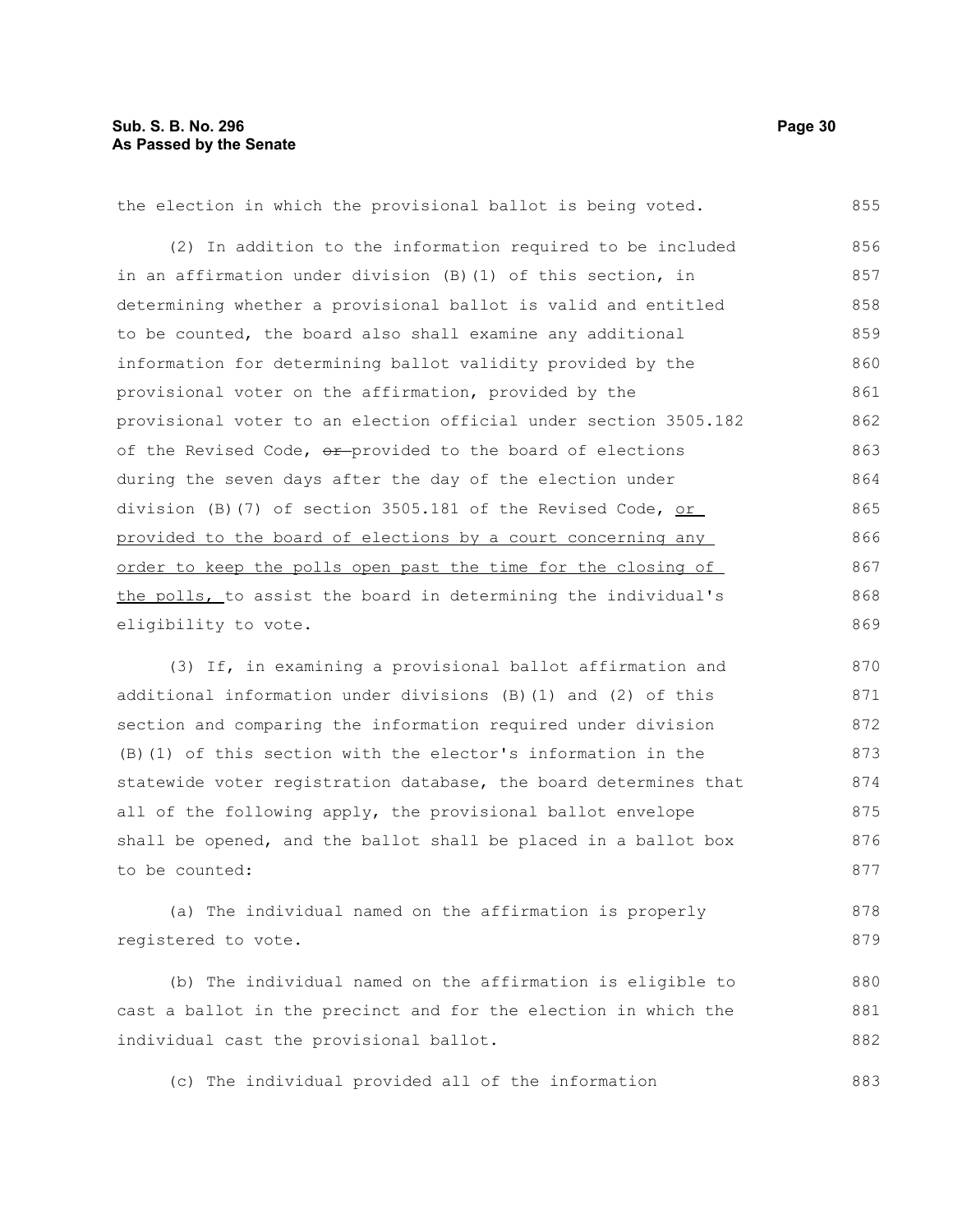| 884<br>required under division (B) (1) of this section in the          |  |
|------------------------------------------------------------------------|--|
| 885<br>affirmation that the individual executed at the time the        |  |
| 886<br>individual cast the provisional ballot.                         |  |
| 887<br>(d) The last four digits of the elector's social security       |  |
| 888<br>number or the elector's driver's license number or state        |  |
| 889<br>identification card number are not different from the last four |  |

digits of the elector's social security number or the elector's driver's license number or state identification card number contained in the statewide voter registration database. 890 891 892

(e) Except as otherwise provided in this division, the month and day of the elector's date of birth are not different from the day and month of the elector's date of birth contained in the statewide voter registration database. 893 894 895 896

This division does not apply to an elector's provisional ballot if either of the following is true: 897 898

(i) The elector's date of birth contained in the statewide voter registration database is January 1, 1800. 899 900

(ii) The board of elections has found, by a vote of at least three of its members, that the elector has met all other requirements of division (B)(3) of this section. 901 902 903

(f) The elector's current address is not different from the elector's address contained in the statewide voter registration database, unless the elector indicated that the elector is casting a provisional ballot because the elector has moved and has not submitted a notice of change of address, as described in division (A)(6) of section 3505.181 of the Revised Code. 904 905 906 907 908 909 910

(g) If applicable, the individual provided any additional information required under division (B)(7) of section 3505.181 911 912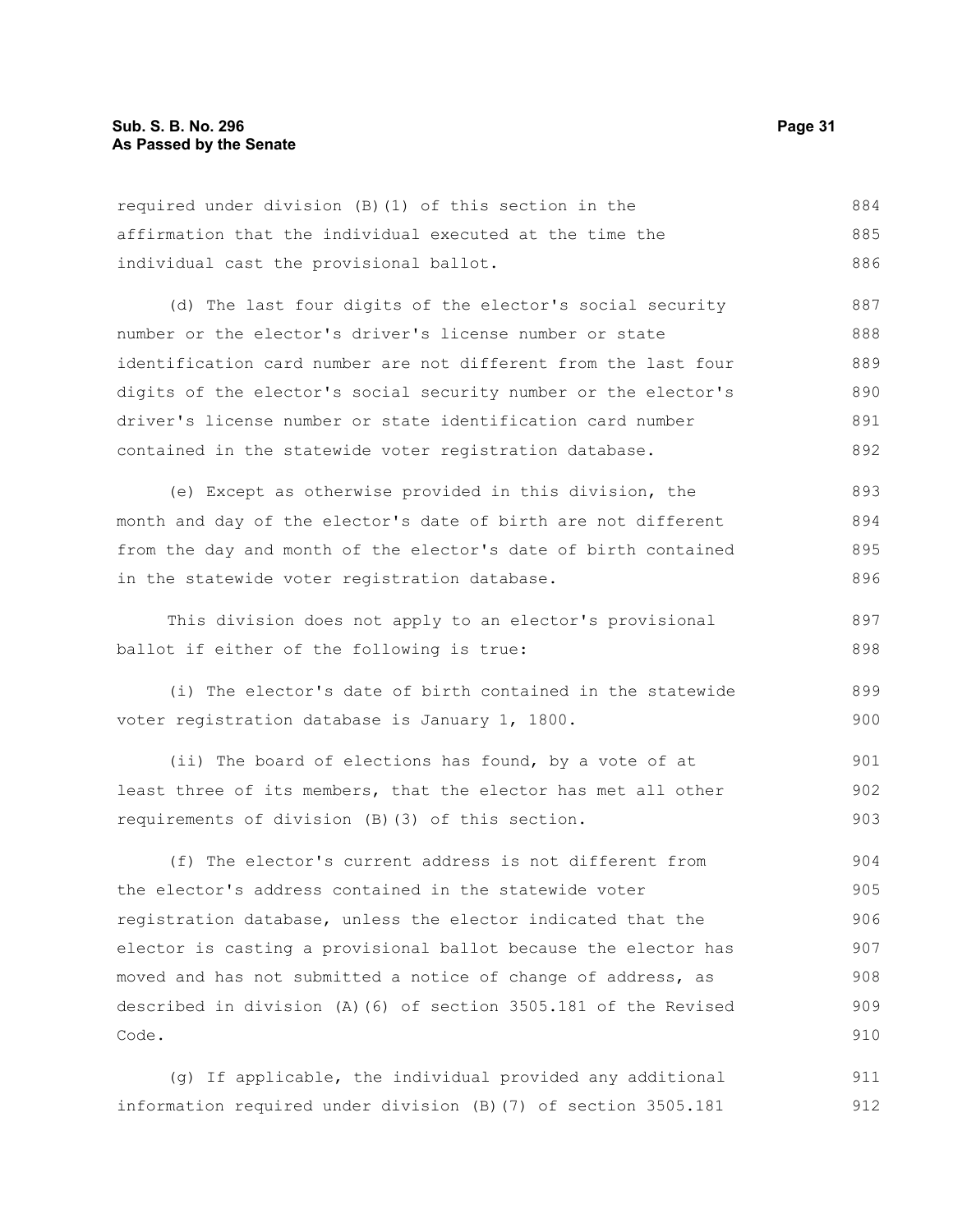of the Revised Code within seven days after the day of the election.

(h) If applicable, the hearing conducted under division (B) of section 3503.24 of the Revised Code after the day of the election resulted in the individual's inclusion in the official registration list. 915 916 917 918

(i) If the individual cast the provisional ballot after the time for the closing of the polls pursuant to a court order, a court of competent jurisdiction has not subsequently entered an unappealed final order that the ballots cast during that time are not eligible to be counted. 919 920 921 922 923

(4)(a) Except as otherwise provided in division (D) of this section, if, in examining a provisional ballot affirmation and additional information under divisions (B)(1) and (2) of this section and comparing the information required under division (B)(1) of this section with the elector's information in the statewide voter registration database, the board determines that any of the following applies, the provisional ballot envelope shall not be opened, and the ballot shall not be counted: 924 925 926 927 928 929 930 931 932

(i) The individual named on the affirmation is not qualified or is not properly registered to vote. 933 934

(ii) The individual named on the affirmation is not eligible to cast a ballot in the precinct or for the election in which the individual cast the provisional ballot. 935 936 937

(iii) The individual did not provide all of the information required under division (B)(1) of this section in the affirmation that the individual executed at the time the individual cast the provisional ballot. 938 939 940 941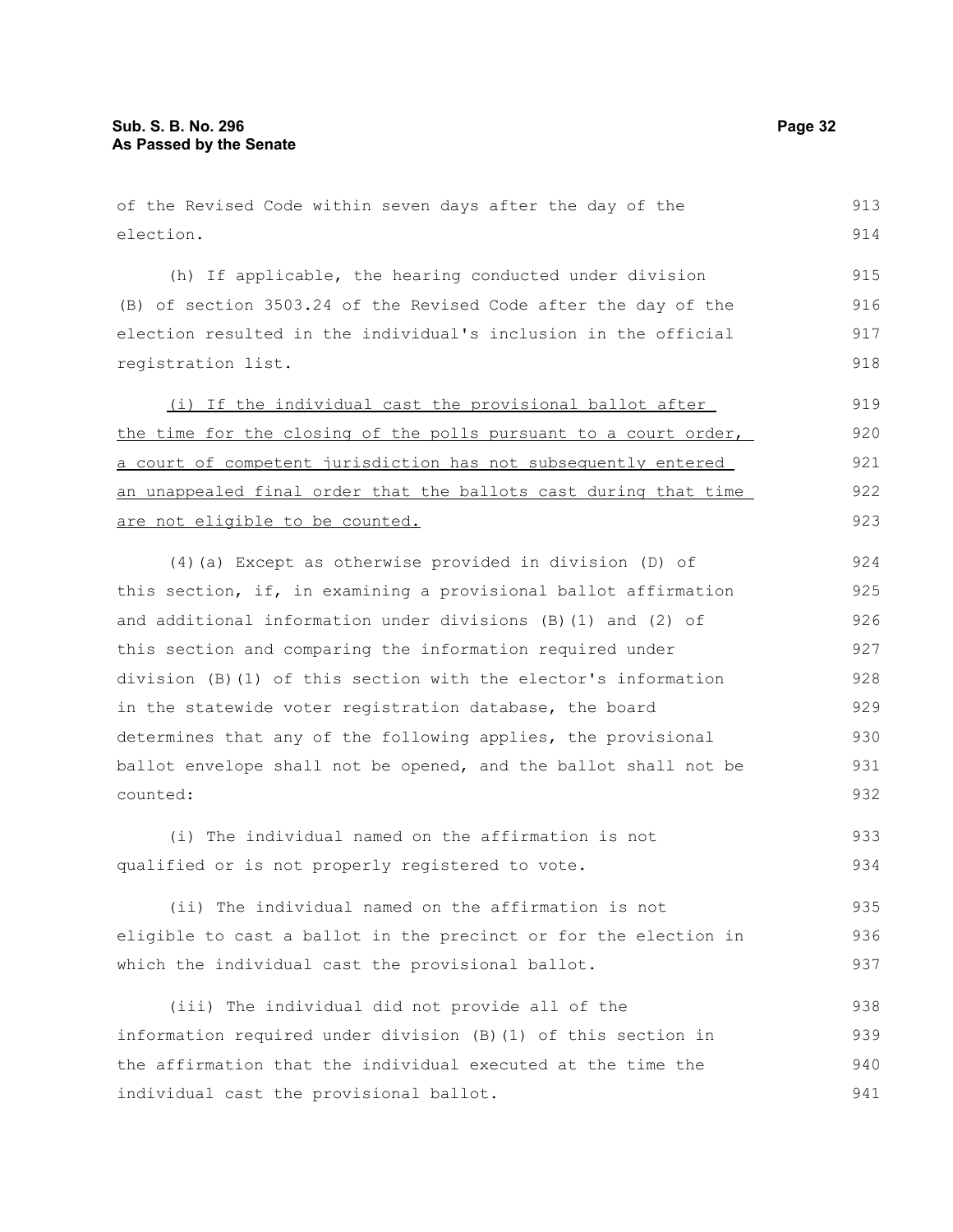(iv) The individual has already cast a ballot for the election in which the individual cast the provisional ballot. 942 943

(v) If applicable, the individual did not provide any additional information required under division (B)(7) of section 3505.181 of the Revised Code within seven days after the day of the election. 944 945 946 947

(vi) If applicable, the hearing conducted under division (B) of section 3503.24 of the Revised Code after the day of the election did not result in the individual's inclusion in the official registration list. 948 949 950 951

(vii) The individual failed to provide a current and valid photo identification, a military identification, a copy of a current utility bill, bank statement, government check, paycheck, or other government document, other than a notice of voter registration mailed by a board of elections under section 3503.19 of the Revised Code, with the voter's name and current address, the individual's driver's license or state identification card number, or the last four digits of the individual's social security number or to execute an affirmation under division (B) of section 3505.181 of the Revised Code. 952 953 954 955 956 957 958 959 960 961

(viii) The last four digits of the elector's social security number or the elector's driver's license number or state identification card number are different from the last four digits of the elector's social security number or the elector's driver's license number or state identification card number contained in the statewide voter registration database. 962 963 964 965 966 967

(ix) Except as otherwise provided in this division, the month and day of the elector's date of birth are different from the day and month of the elector's date of birth contained in 968 969 970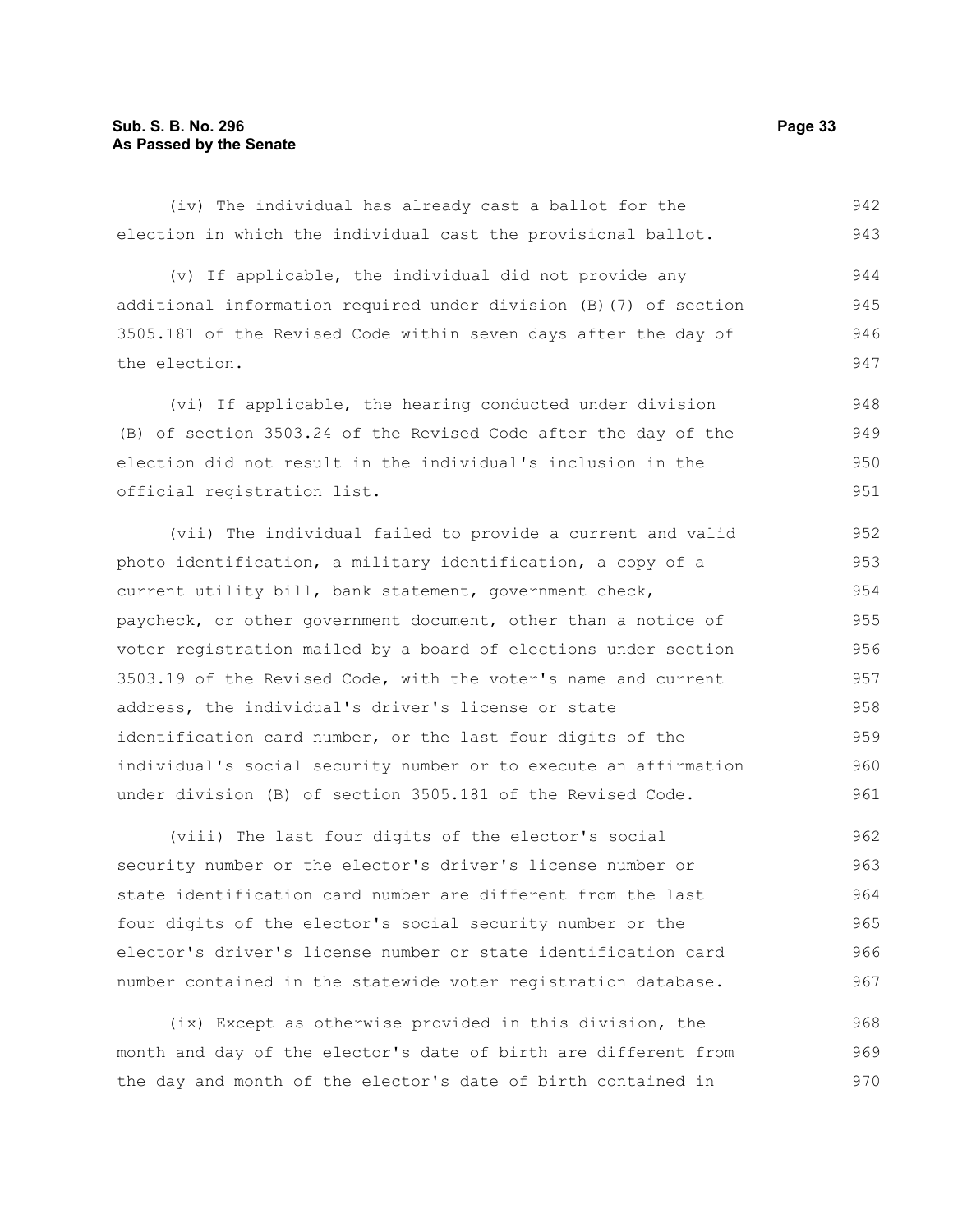the statewide voter registration database. This division does not apply to an elector's provisional ballot if either of the following is true: (I) The elector's date of birth contained in the statewide voter registration database is January 1, 1800. (II) The board of elections has found, by a vote of at least three of its members, that the elector has met all of the requirements of division (B)(3) of this section, other than the requirements of division (B)(3)(e) of this section. (x) The elector's current address is different from the elector's address contained in the statewide voter registration database, unless the elector indicated that the elector is casting a provisional ballot because the elector has moved and has not submitted a notice of change of address, as described in division (A)(6) of section 3505.181 of the Revised Code. (xi) If the individual cast the provisional ballot after the time for the closing of the polls pursuant to a court order, a court of competent jurisdiction has subsequently entered an unappealed final order that the ballots cast during that time are not eligible to be counted. (b) If, in examining a provisional ballot affirmation and additional information under divisions (B)(1) and (2) of this section and comparing the information required under division (B)(1) of this section with the elector's information in the statewide voter registration database, the board is unable to 971 972 973 974 975 976 977 978 979 980 981 982 983 984 985 986 987 988 989 990 991 992 993 994 995

determine either of the following, the provisional ballot envelope shall not be opened, and the ballot shall not be counted: 996 997 998

(i) Whether the individual named on the affirmation is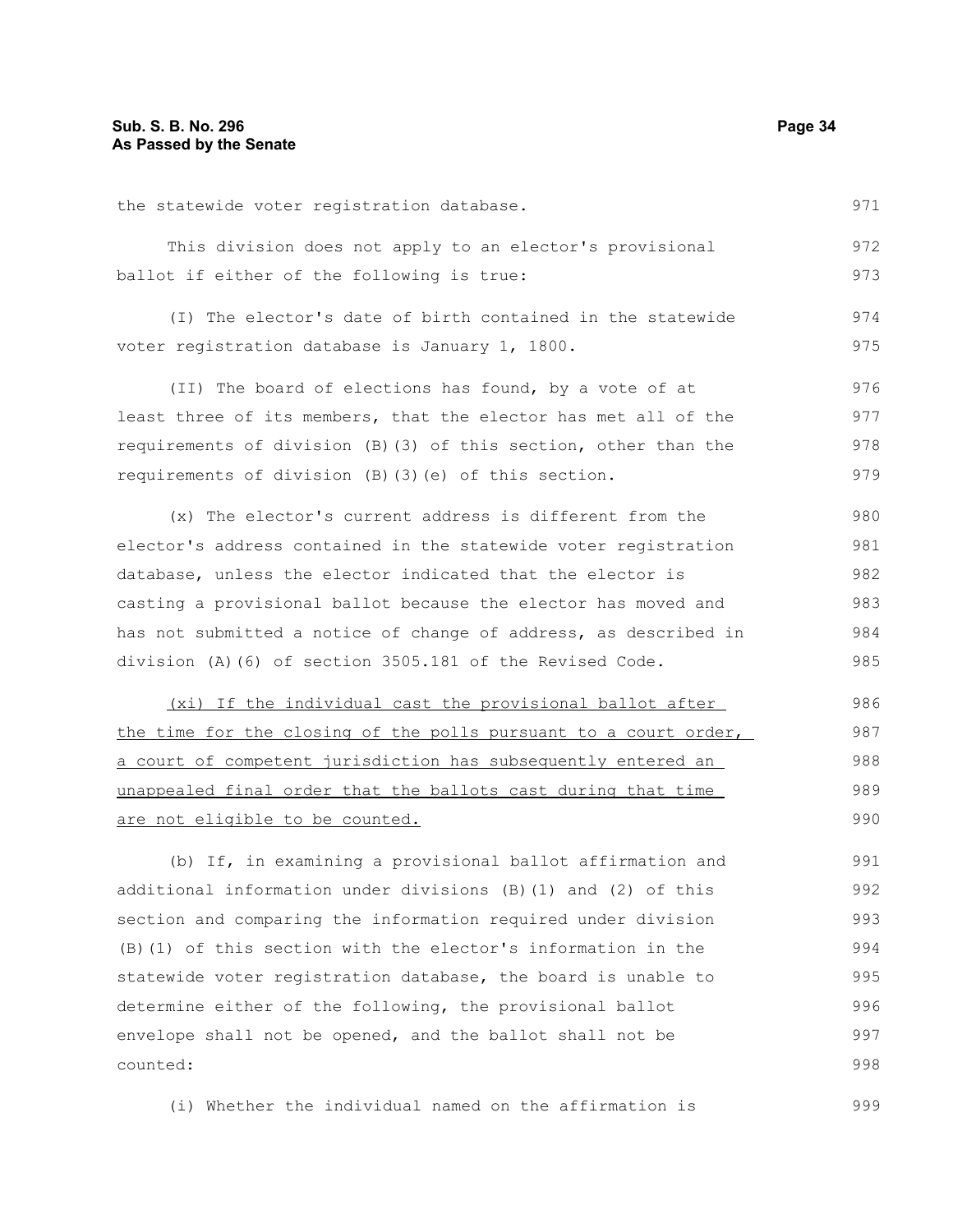qualified or properly registered to vote;

(ii) Whether the individual named on the affirmation is eligible to cast a ballot in the precinct or for the election in which the individual cast the provisional ballot. 1001 1002 1003

(C) For each provisional ballot rejected under division (B)(4) of this section, the board shall record the name of the provisional voter who cast the ballot, the identification number of the provisional ballot envelope, the names of the election officials who determined the validity of that ballot, the date and time that the determination was made, and the reason that the ballot was not counted, unless the board has already recorded that information in another database. 1004 1005 1006 1007 1008 1009 1010 1011

(D)(1) If an individual cast a provisional ballot in a precinct in which the individual is not registered and eligible to vote, but in the correct polling location for the precinct in which the individual is registered and eligible to vote, and the election official failed to direct the individual to the correct precinct, the individual's ballot shall be remade under division (D)(2) of this section. The election official shall be deemed to have directed the individual to the correct precinct if the election official correctly completed the form described in division (C)(2) of section 3505.181 of the Revised Code. 1012 1013 1014 1015 1016 1017 1018 1019 1020 1021

(2) A board of elections that remakes a provisional ballot under division (D)(1) of this section shall remake the provisional ballot on a ballot for the appropriate precinct to reflect the offices, questions, and issues for which the individual was eligible to cast a ballot and for which the individual attempted to cast a provisional ballot. The remade ballot shall be counted for each office, question, and issue for which the individual was eligible to vote. 1022 1023 1024 1025 1026 1027 1028 1029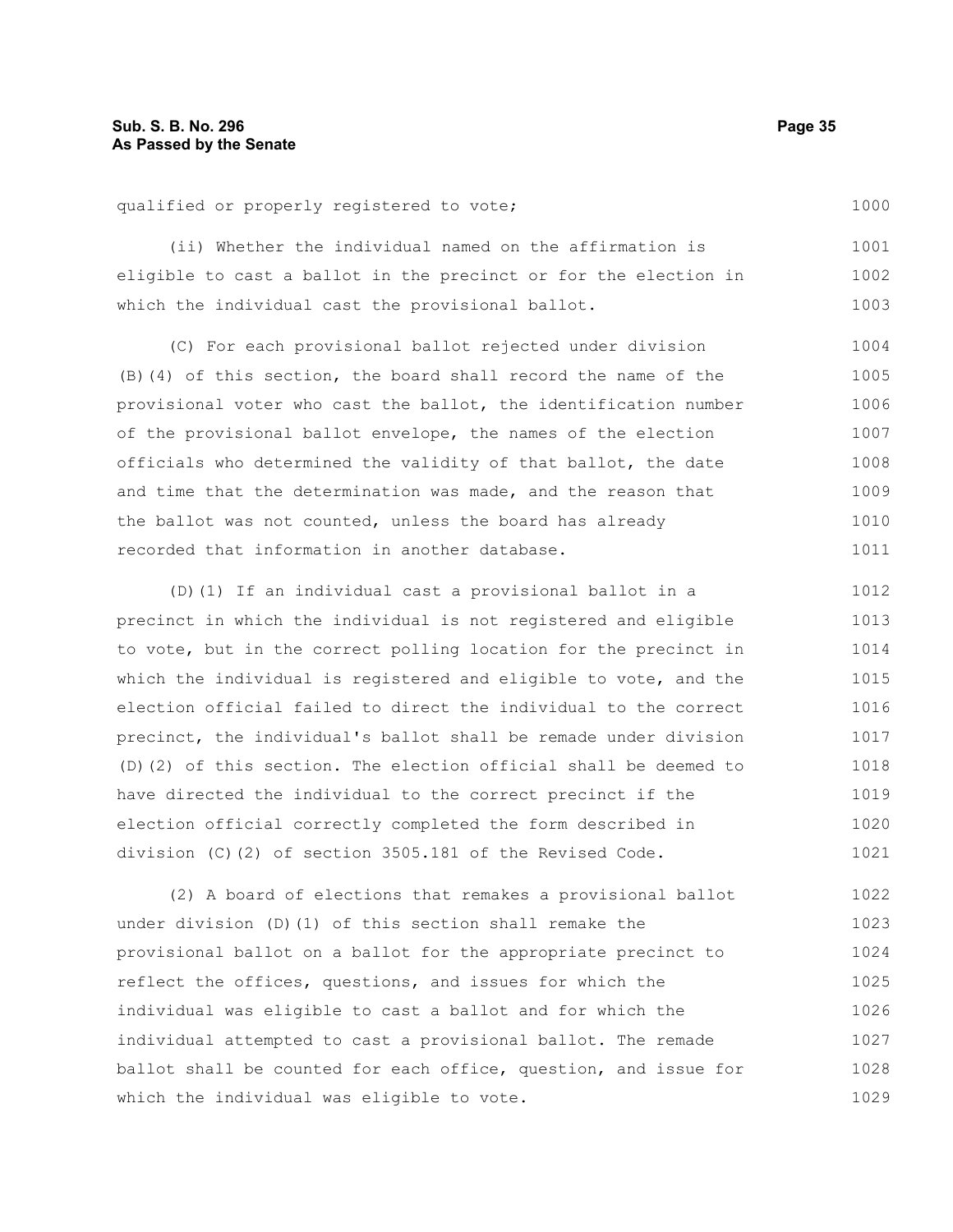# **Sub. S. B. No. 296 Page 36 As Passed by the Senate**

(3) If an individual cast a provisional ballot in a precinct in which the individual is not registered and eligible to vote and in the incorrect polling location for the precinct in which the individual is registered and eligible to vote, the provisional ballot envelope shall not be opened, and the ballot shall not be counted. 1030 1031 1032 1033 1034 1035

(E) Provisional ballots that are rejected under division (B)(4) of this section shall not be counted but shall be preserved in their provisional ballot envelopes unopened until the time provided by section 3505.31 of the Revised Code for the destruction of all other ballots used at the election for which ballots were provided, at which time they shall be destroyed. 1036 1037 1038 1039 1040 1041

(F) Provisional ballots that the board determines are eligible to be counted under division (B)(3) or (D) of this section shall be counted in the same manner as provided for other ballots under section 3505.27 of the Revised Code. No provisional ballots shall be counted in a particular county until the board determines the eligibility to be counted of all provisional ballots cast in that county under division (B) of this section for that election. Observers, as provided in section 3505.21 of the Revised Code, may be present at all times that the board is determining the eligibility of provisional ballots to be counted and counting those provisional ballots determined to be eligible. No person shall recklessly disclose the count or any portion of the count of provisional ballots in such a manner as to jeopardize the secrecy of any individual ballot. 1042 1043 1044 1045 1046 1047 1048 1049 1050 1051 1052 1053 1054 1055 1056

(G)(1) Except as otherwise provided in division-divisions (G)(2) and (3) of this section, nothing in this section shall prevent a board of elections from examining provisional ballot 1057 1058 1059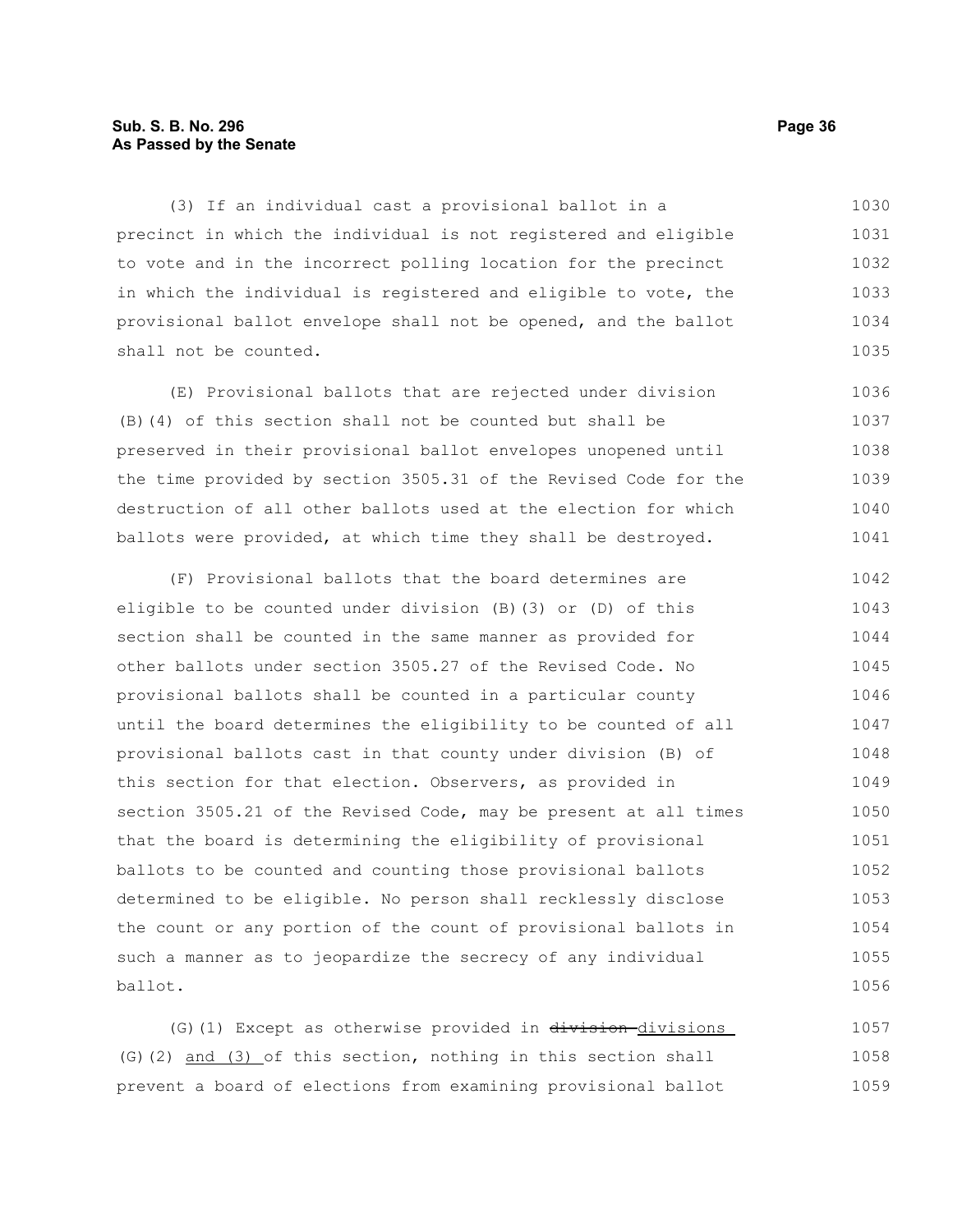## **Sub. S. B. No. 296 Page 37 As Passed by the Senate**

affirmations and additional information under divisions (B)(1) and (2) of this section to determine the eligibility of provisional ballots to be counted during the ten days after the day of an election. 1060 1061 1062 1063

(2) A board of elections shall not examine the provisional ballot affirmation and additional information under divisions (B)(1) and (2) of this section of any provisional ballot cast by an individual who must provide additional information to the board of elections under division (B)(7) of section 3505.181 of the Revised Code for the board to determine the individual's eligibility until the individual provides that information, until any hearing required to be conducted under section 3503.24 of the Revised Code with regard to the provisional voter is held, or until the eleventh day after the day of the election, whichever is earlier. 1064 1065 1066 1067 1068 1069 1070 1071 1072 1073 1074

(3) A board of elections shall not examine the provisional ballot affirmation and additional information under divisions (B)(1) and (2) of this section of any provisional ballot cast by an individual after the time for the closing of the polls pursuant to a court order until the eleventh day after the day of the election.

**Section 2.** That existing sections 3501.17, 3501.28, 3501.32, 3505.18, 3505.181, and 3505.183 of the Revised Code are hereby repealed. 1081 1082 1083

**Section 3.** Section 3505.18 of the Revised Code is presented in this act as a composite of the section as amended by Sub. S.B. 47, Am. Sub. S.B. 109, and Sub. S.B. 216, all of the 130th General Assembly. The General Assembly, applying the principle stated in division (B) of section 1.52 of the Revised Code that amendments are to be harmonized if reasonably capable 1084 1085 1086 1087 1088 1089